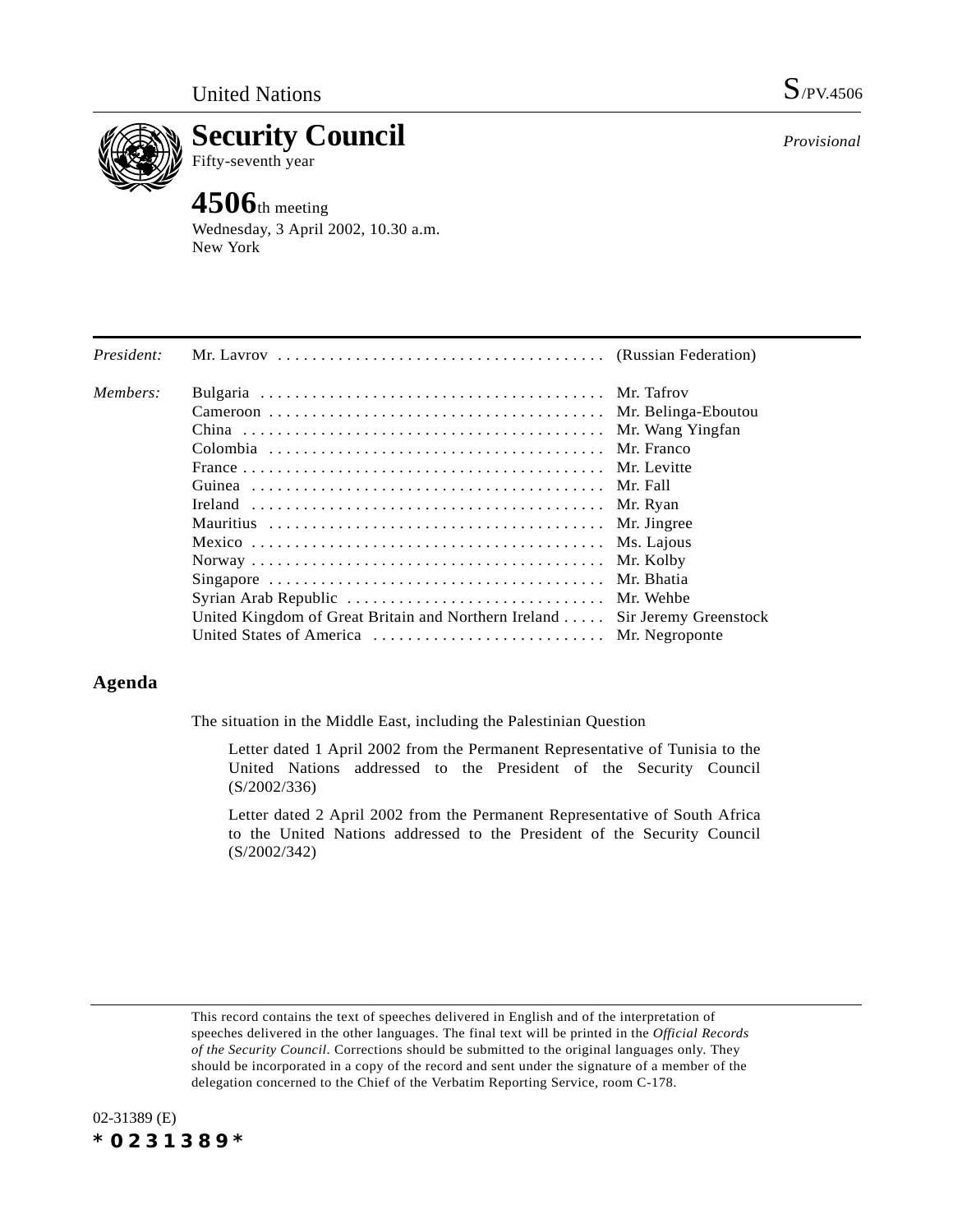*The meeting was called to order at 10.45 a.m.*

## **Expression of thanks to the retiring President**

**The President** (*spoke in Russian*): I would like to take this opportunity to express my gratitude to His Excellency Mr. Ole Peter Kolby, Permanent Representative of Norway to the United Nations, for his work as President of the Security Council in March 2002. I am convinced that I speak for all members of the Security Council in expressing deep appreciation to Ambassador Kolby and his entire delegation for the great diplomatic skill with which the President conducted the business of the Council last month.

## **Adoption of the agenda**

*The agenda was adopted.*

**The situation in the Middle East, including the Palestinian Question**

> **Letter dated 1 April 2002 from the Permanent Representative of the Tunisia to the United Nations addressed to the President of the Security Council** (S/2002/336)

> **Letter dated 2 April 2002 from the Permanent Representative of the South Africa to the United Nations addressed to the President of the Security Council** (S/2002/342)

**The President** (*spoke in Russian*): I should like to inform the Council that I have received letters from the representatives of Algeria, Bangladesh, Brazil, Chile, Cuba, Egypt, the Islamic Republic of Iran, Israel, Japan, Jordan, Kuwait, the Libyan Arab Jamahiriya, Malaysia, Mauritania, Namibia, Oman, Pakistan, Saudi Arabia, South Africa, Spain, Tunisia, Turkey, Ukraine, the United Arab Emirates and Yemen, in which they request to be invited to participate in the discussion of the item on the Council's agenda. In conformity with the usual practice, I propose, with the consent of the Council, to invite those representatives to participate in the discussion without the right to vote, in accordance with the relevant provisions of the Charter and rule 37 of the Council's provisional rules of procedure.

There being no objection, it is so decided.

*At the invitation of the President, Mr. Lancry (Israel) took a seat at the Council table; Mr. Benmehidi (Algeria), Mr. Chowdhury (Bangladesh), Mr. Fonseca (Brazil), Mr. Valdés (Chile), Mr. Requeijo Gual (Cuba), Mr. Aboul Gheit (Egypt), Mr. Nejad Hosseinian (Islamic Republic of Iran), Mr. Satoh (Japan), Prince Zeid Ra'ad Zeid Al-Hussein (Jordan), Mr. Abulhasan (Kuwait), Mr. Dorda (Libyan Arab Jamahiriya), Mr. Hasmy (Malaysia), Mr. Ould Deddach (Mauritania), Mr. Andjaba (Namibia), Mr. Al-Hinai (Oman), Mr. Ahmad (Pakistan), Mr. Shobokshi (Saudi Arabia), Mr. Kumalo (South Africa), Mr. Arias (Spain), Mr. Mejdoub (Tunisia), Mr. Cengizer (Turkey), Mr. Kuchinsky (Ukraine), Mr. Al-Shamsi (United Arab Emirates) and Mr. Al-Ashtal (Yemen) took the seats reserved for them at the side of the Council Chamber.*

**The President** (*spoke in Russian*): I should like to inform the Council that I have received a letter dated 3 April 2002 from the Permanent Observer of Palestine to the United Nations, which will be issued as document S/2002/343 and which reads as follows:

"I have the honour to request that, in accordance with its previous practice, the Security Council invite the Permanent Observer of Palestine to the United Nations to participate in the meeting of the Security Council to be held today, Wednesday, 3 April 2002, regarding the situation in the occupied Palestinian territory, including Jerusalem."

I propose, with the consent of the Council, to invite the Permanent Observer of Palestine to participate in the meeting in accordance with the Council's provisional rules of procedure and with previous practice in this regard.

There being no objection, it is so decided.

*At the invitation of the President, Mr. Al-Kidwa (Palestine) took a seat at the Council table.*

**The President** (*spoke in Russian*): I should like to inform the Council that I have received a letter dated 3 April 2002 from the Chairman of the Committee on the Exercise of the Inalienable Rights of the Palestinian People, which reads as follows:

"In my capacity as Chairman of the Committee on the Exercise of the Inalienable Rights of the Palestinian People, I have the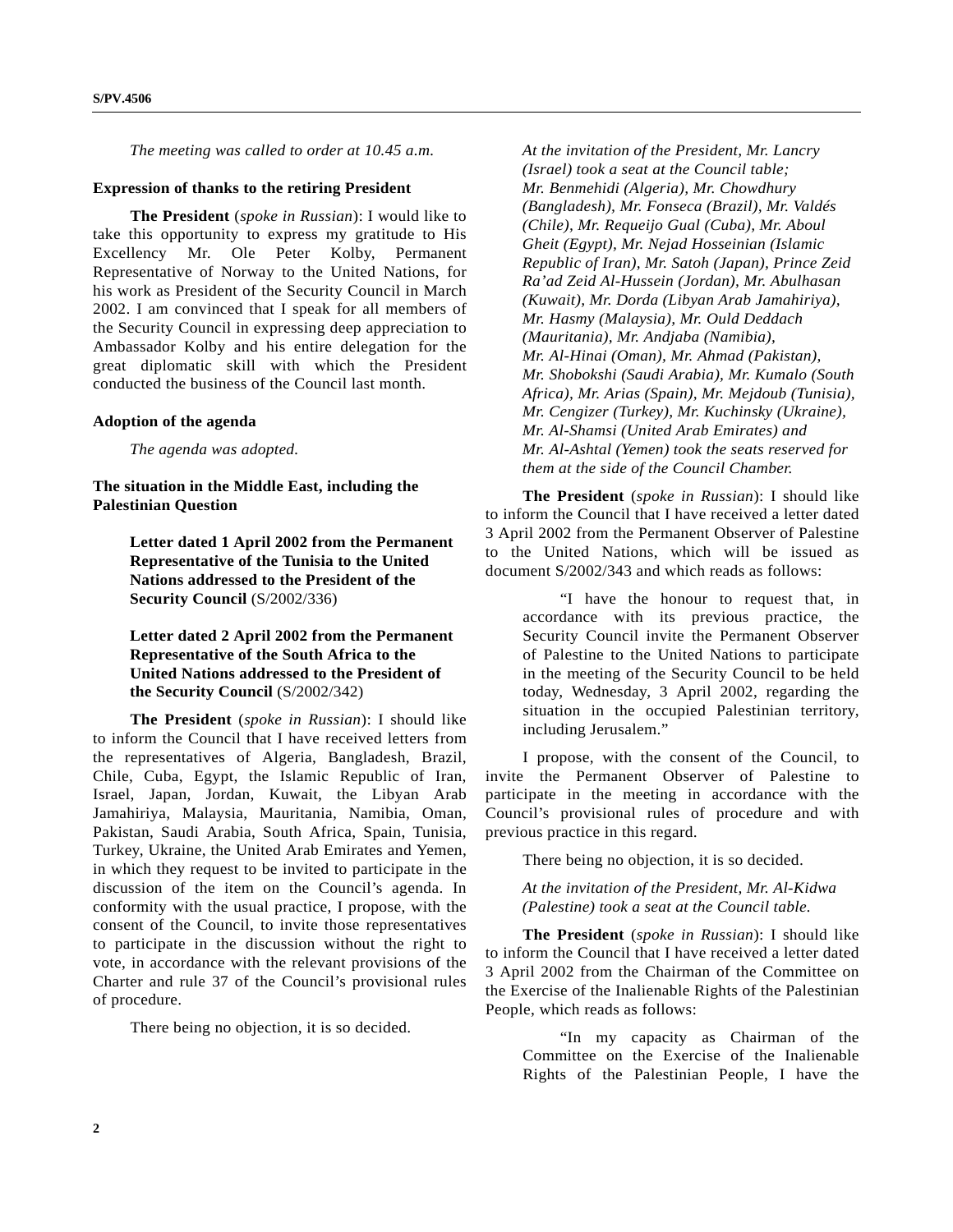honour to request that I be invited to participate in the debate on the situation in the Middle East, including the Palestinian question, under rule 39 of the provisional rules of procedure of the Security Council."

On previous occasions, the Security Council has extended invitations to representatives of other United Nations bodies in connection with the consideration of matters on its agenda. In conformity with past practice in this matter, I propose that the Council extend an invitation under rule 39 of its provisional rules of procedure to the Chairman of the Committee on the Exercise of the Inalienable Rights of the Palestinian People.

There being no objection, it is so decided.

The Security Council will now continue its consideration of the item on its agenda. The Council is meeting in response to requests contained in a letter dated 1 April 2002 from the Permanent Representative of Tunisia to the United Nations addressed to the President of the Security Council, document S/2001/336, and in a letter dated 2 April 2002 from the Permanent Representative of South Africa to the United Nations addressed to the President of the Security Council, document S/2002/342.

The first speaker inscribed on my list is the Permanent Observer of Palestine, to whom I give the floor.

**Mr. Al-Kidwa** (Palestine) (*spoke in Arabic*): Allow me, Sir, to congratulate you on your assumption of the presidency of the Security Council and to express our personal pleasure at seeing you, the representative of the fraternal Russian Federation, in that position. We would also like to thank the Permanent Representative of Norway for the active role he played while presiding over the Council last month and for his full cooperation with us during his presidency, in the course of which Security Council resolution 1402 (2002) was adopted.

The Security Council is meeting today at the request of the Arab Group and of the Non-Aligned Caucus. We highly appreciate that request. We express our appreciation to all the members of the Council for their serious and immediate handling of the grave situation resulting from Israel's new, bloody act of aggression against the Palestinian people, the Palestinian Authority and President Yasser Arafat. We specifically appreciate the Council's quick adoption of its important resolution 1402 (2002) on 30 March.

Three days ago, Mr. Ariel Sharon delivered yet another insane statement to be added to other ominous statements, starting with that in which he rejected any final settlement of the Palestinian question, continuing with that in which expressed his regret that he had not killed Chairman Arafat years ago, and ending with that in which he said that the only remaining open road is that of inflicting the greatest number of casualties on the Palestinian people. Mr. Sharon spoke of war and war alone in that statement. It seemed as if he were determined to take all of us in the Middle East to the precipice. He rejected a ceasefire and once again categorized the only potential partner for peace on the Palestinian side as an enemy. Yesterday Mr. Sharon added yet another insolent and insane statement when he suggested that President Arafat could leave his country and homeland.

Alongside that statement, the Israeli occupation forces broadened the scope of their military attacks and aggression against our Palestinian people, which started six days ago. They reoccupied the cities of Qalqilya, Tulkarm, Beit Jala and Bethlehem, and today Jenin was added to the list. The Israeli forces continue, particularly in the city of Ramallah, to carry out heinous crimes, including war crimes and State terrorism. The Israeli occupation forces have killed many Palestinians, including five members of the Palestinian forces in an apartment three days ago; some of those killed had surrendered two days earlier. The occupation forces have shelled individuals and sites with heavy weaponry and helicopter gunships. They have attacked churches and hospitals and have prevented ambulances and medical teams from reaching their destinations.

In Bethlehem, the Israeli forces have imposed a military siege against the Church of the Nativity, where Christ, peace be upon Him, was born. Can Council members imagine that? Tanks surrounding the Church of the Nativity? God forbid that the world might be witnessing the devastation of the Church of the Nativity in addition to previous massacres, such as the carnage at the Sabra and Shatila refugee camps.

The occupation forces have prevented any media presence in Ramallah. They have declared the city a closed military zone and have shot at journalists. They have shut off water and electricity throughout the city's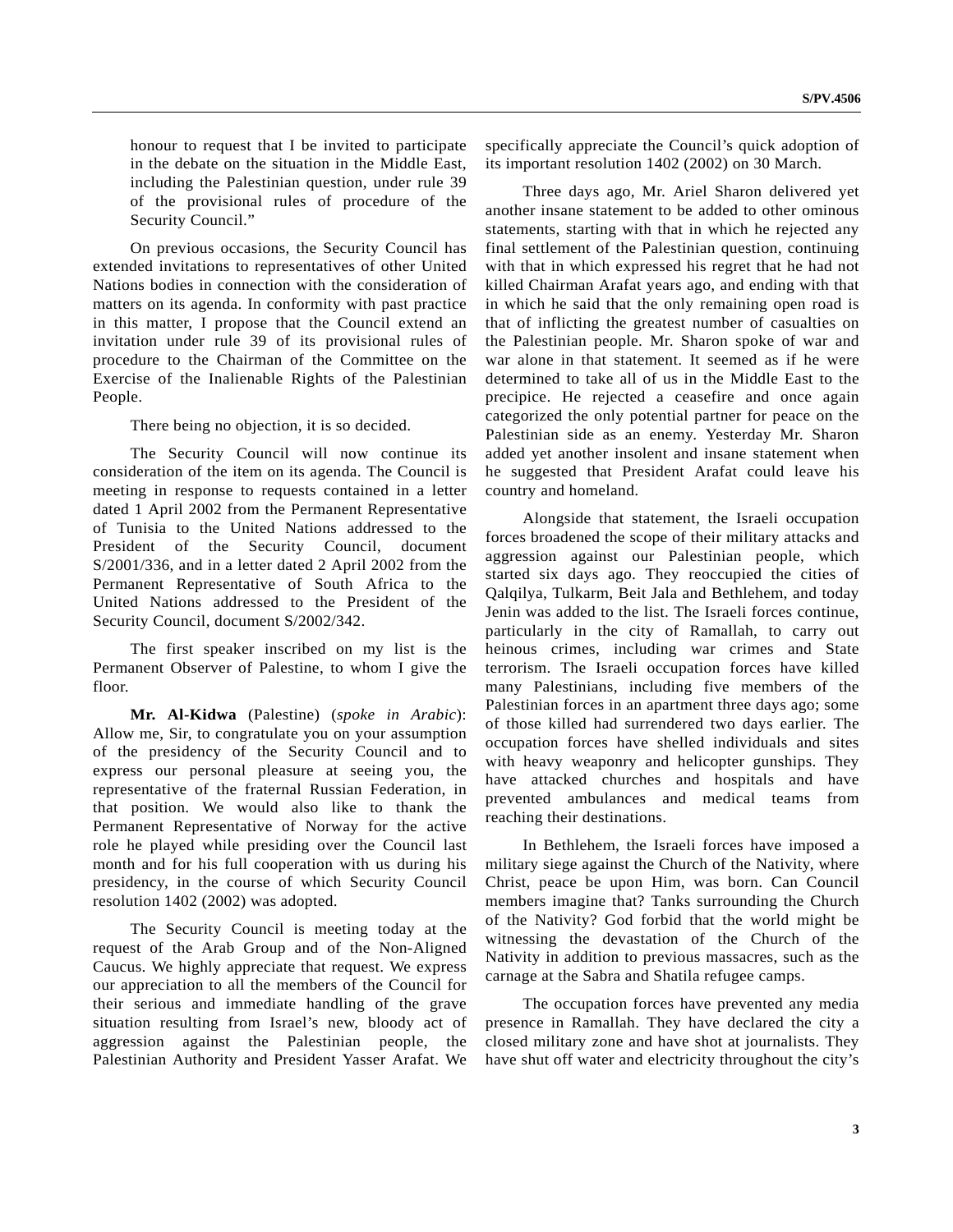neighbourhoods and have imposed a curfew. They have broken into homes, rounding up men and youths and taking them to detention centres, where they are pressured, beaten and humiliated.

It is difficult for us to enumerate all the developments, taking into consideration the insane escalation caused by the Israeli forces. The Israeli forces have caused destruction in all our cities, which is escalating by the hour. We welcome the international community to a scene recalling Warsaw under Nazi occupation, or any other European city occupied by the army of Nazi Germany.

Furthermore, the Israeli occupation forces continue to occupy President Arafat's headquarters after destroying most of it. They continue to lay siege to the small office within the headquarters; they continue to shoot at the office and try to tighten their grip over it in every way. Once again, we strongly warn of the dangers inherent in these practices that threaten Mr. Arafat's personal safety. He is the symbol of the Palestinian national identity and of the Palestinian struggle for liberation and independence.

Certain Israelis have insolently declared that the Israeli military attacks will continue for weeks. That would take us to the point of no return. It should be rejected decisively by the international community. But frankly, this Israeli position reminds us, unfortunately, that influential international players have provided cover for the whole series of Sharonic positions. We hope this will end soon so that we can truly put an end to the tragedy and return to the path of peace.

Yesterday Mr. Sharon also attempted, along with many other Israeli officials, to link what Israel is doing against the Palestinian people with what the United States had done in Afghanistan. That is cheap political prostitution that exploits the suffering in the United States following 11 September and that erodes the legitimacy of the fight against international terrorism. Our position against all terrorist acts, including the bombings in Israel, is clear and explicit. We condemn them in their entirety.

But Israel remains an occupation force. It has occupied our land for more than 35 years, during which it turned the occupation into a colonial settler occupation in which it transferred hundreds of thousands of Israeli citizens to the occupied territories and built settlements on our land. Israel rejects our people's rights. It has worked against the realization of our right to self-determination and to the establishment of our independent State. Israel is the only occupying Power in the world. Israel is the country and the army that has committed war crimes and State terrorism. It is the State that continues to violate international law, international humanitarian law and relevant Security Council resolutions.

The main difference between what is occurring on the Israeli side and on the Palestinian side is that in the first case it is being carried out by a State army under Government orders, including war crimes and State terrorism, while in the second case it is being carried out by illegal groups that are condemned by the Palestinian Authority, which considers their acts to be against Palestinian national interests. That is the true picture. Failure to recognize this lacks ethical, political and legal validity; such a position can only seriously compromise the international community's task, including working to build peace throughout the world, and particularly waging the fight against terrorism.

Mr. Sharon's statement to which I referred earlier was his response to Security Council resolution 1402 (2002). We believe that, in the face of that response, the Security Council must seriously follow up on implementation of the resolution in order to ensure the immediate implementation of all its provisions. The immediate implementation of resolution 1402 (2002) is the only way to put an end to the rapid deterioration of the situation and to begin to get back on track.

In view of the fact that the resolution has not been implemented, the Arab Group has asked for the submission of a draft resolution demanding the immediate implementation of the provisions of resolution 1402 (2002). Some Council members have said that it is too early to adopt such a new resolution. For a people under siege there is no such thing as too early while the suffering, the siege and the humanitarian tragedy continue, along with their political repercussions. We appeal to the members of the Council to adopt such a draft resolution as soon as possible.

We are also convinced that following the implementation of resolution 1402 (2002), the Council must consider a way by which it can assist in moving things forward. There is no doubt that one of the means available would be the presence of an international third party on the ground to assist both parties in implementing the Tenet plan and the Mitchell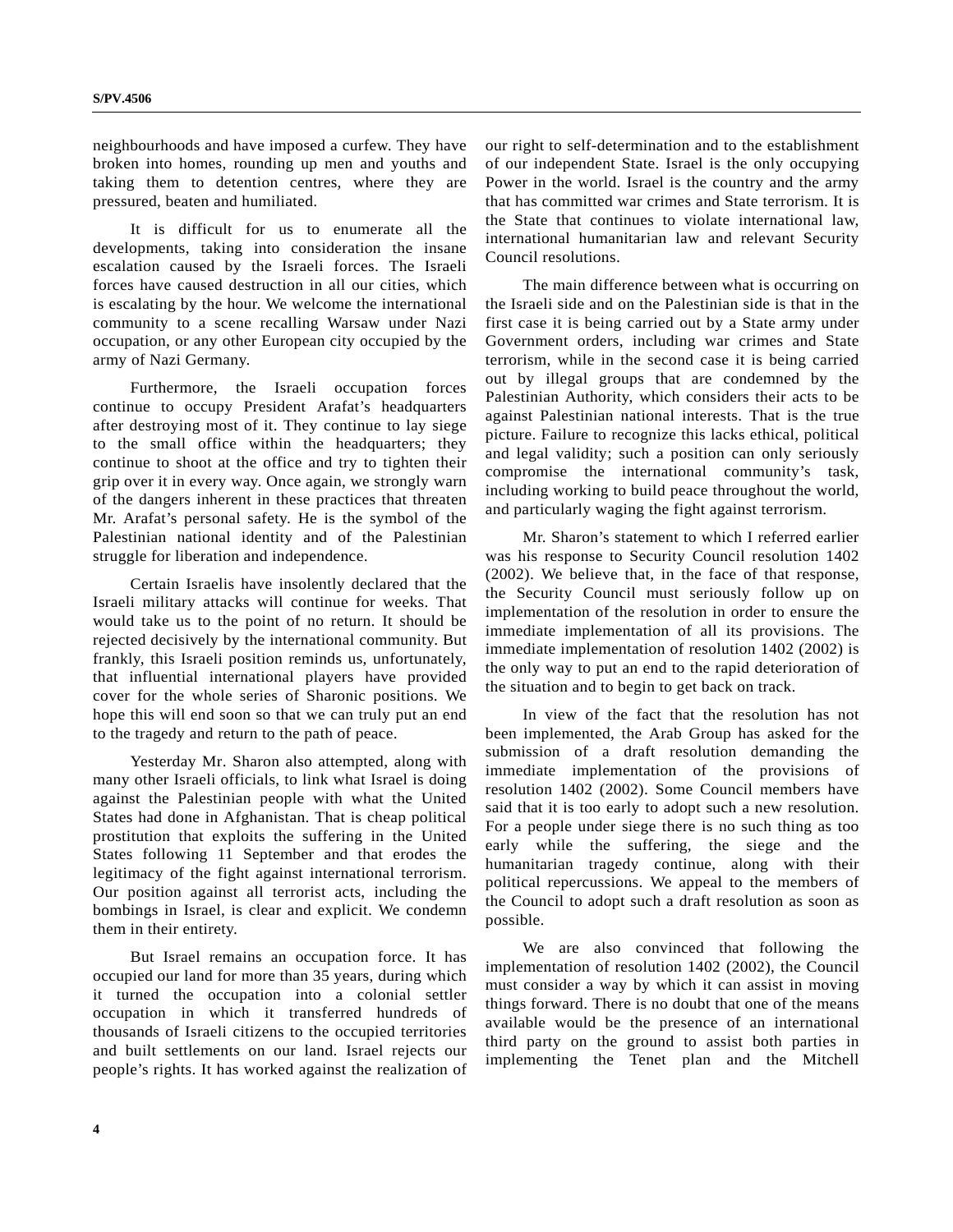recommendations, advance the peace process and provide protection to the Palestinian people.

We would like once again to express our appreciation for the efforts made by the Secretary-General to end the ongoing tragedy and to get the situation back on the path to peace. We appreciate his initiative to meet with the Security Council, as well as the important statement he made to the Council. We are confident that the Secretary-General and his Personal Representative in the Middle East will continue their efforts in coordination with the Security Council. In this respect, we fully welcome the positions of the Secretary-General with regard to the immediate implementation of resolution 1402 (2002) and to an international third-party presence, as well as with regard for the need for a comprehensive approach that includes both the political and security dimensions. We call on the Security Council to respond positively and to adopt the same positions, which would truly lead to an end of the current tragic situation in the occupied territories and put the situation back on the road to peace.

I would like once again to thank all the members of the Council.

**The President** (*spoke in Russian*): I think the Permanent Observer of Palestine for his kind words addressed to my delegation and my country.

The next speaker on my list is the representative of Israel, to whom I give the floor.

**Mr. Lancry** (Israel): At the outset, I would like to congratulate you, Mr. President, on your assumption of the presidency of the Security Council, and to thank your predecessor, the Permanent Representative of Norway, for his most able leadership.

The Council meets today at a critical moment for the peoples of the Middle East. In the past seven days there have been seven Palestinian suicide bombings in Israel, killing over 40 people and wounding well over 100. On our northern border, Hezbullah is attacking Israeli positions for the second day, following several weeks of escalating tensions in the area. Yesterday we met here in this Chamber and had a constructive discussion on how to address the current situation and on how we might best move forward. I appreciate the willingness of Council members to engage in a frank and open exchange of views in the spirit of dialogue.

We discussed resolution 1397 (2002), which Israel has fully accepted both in the vision it articulates and in the concrete steps it details. We have shown ourselves to be willing to fully implement this resolution, including the call for a genuine cessation of hostilities, terrorism and incitement and full implementation of the Tenet plan and the Mitchell report, and we had begun to take concrete steps in this direction prior to the Passover massacre last week, which led to the current deterioration. Indeed, every Israeli concession has been met with terrorism.

We also discussed resolution 1402 (2002), which Israel has not rejected. We recognize the positive elements of that resolution, namely, the call for a complete and meaningful ceasefire, which we firmly believe would lead to the withdrawal of Israeli troops. No one should doubt that when the violence and the terrorism have ended, so will the need for further Israeli military action. Indeed, the key elements of resolutions 1397 (2002) and 1402 (2002) are themselves the elements of the Tenet and Mitchell plans, which Israel has accepted and continually shown itself willing to implement. We still await a reciprocal Palestinian response.

It is widely said that the obstacle to a ceasefire, from the Palestinian perspective, is the lack of a political horizon. But one need only look at the lengthy list of agreements that have been reached in the past decade, the Security Council resolutions that have been adopted and the broad international consensus including among the Israeli people — that the Palestinians are entitled to establish their own independent State. The Mitchell report, permanent status negotiations on the basis of resolutions 242 (1967) and 338 (1973) and the vision of two States expressed in resolution  $1397$  (2002) — this is the political horizon. But let us be very clear: even when there was the clearest and brightest political horizon, the Palestinians did nothing to curb violence and terror. After Israel extended a far- reaching peace proposal at Camp David in July 2000, the Palestinian leadership launched a campaign of violence against us. And even as the sides met and considered further enhancements to Mr. Barak's peace offer, namely, in the discussions conducted at Taba, Palestinian violence and terrorism still threatened the lives of Israelis.

The international community must recognize that the Palestinians have made a strategic choice to engage in terrorism for the achievement of political objectives.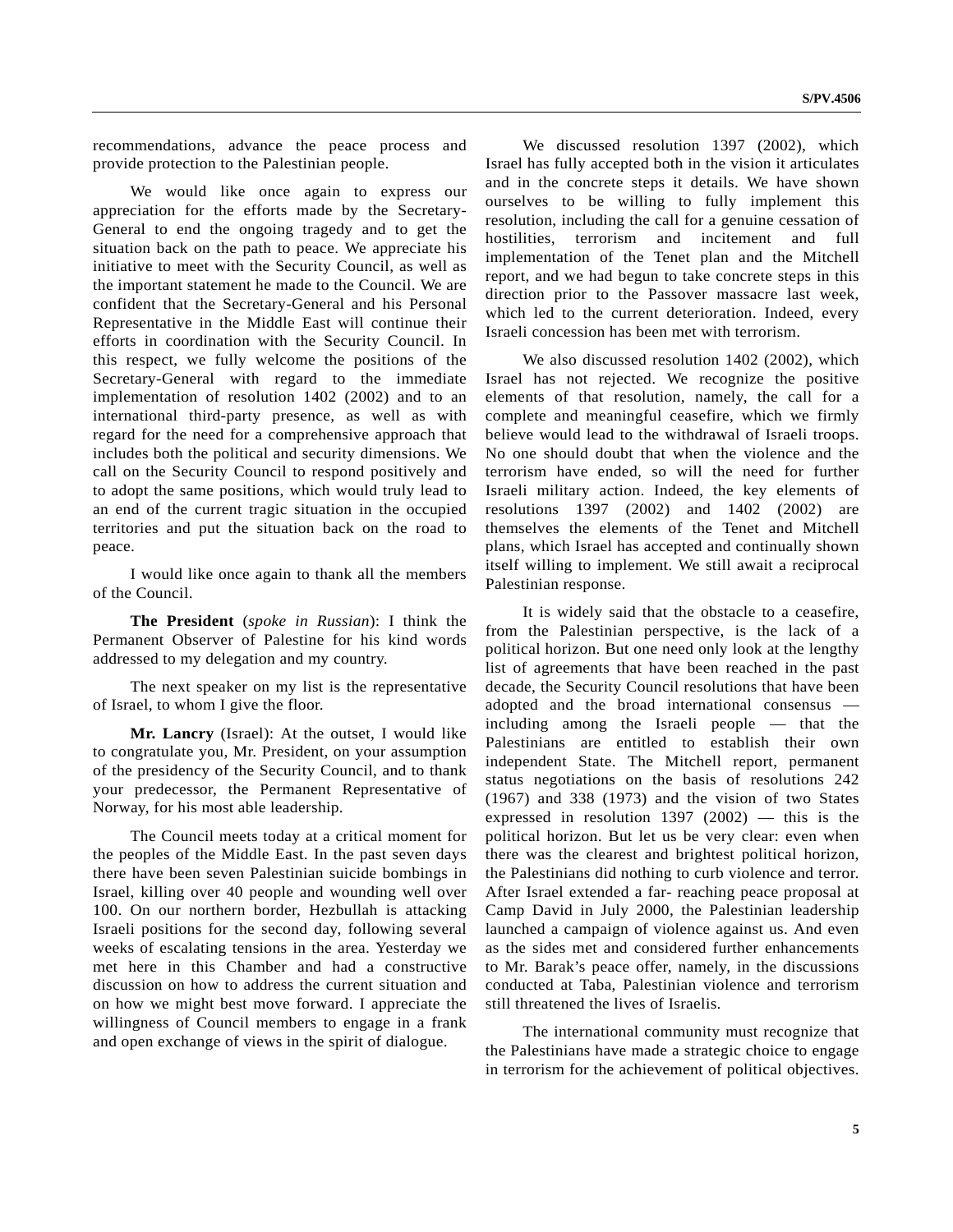While they speak of a strategic choice for peace, their true strategic place itself is out on television every day, and to gruesome effect. In such an atmosphere, Israel has no choice but to exercise its right and duty under international law to defend ourselves. This is a right that any State would exercise under the conditions that we have been facing, and in fact, several States have already done so. No State would tolerate continued daily assaults — suicidal terrorism — on the streets of its cities. Israel will continue to do what it deems necessary to protect ourselves against the threat. We will act not to occupy, but to uproot the terrorist infrastructure, even as Palestinian gunmen use Holy Sites — including Bethlehem's Church of the Nativity — as a bunker, firing at Israeli soldiers from its windows and seeking refuge in its sanctuary, in violation of the most basic norms.

But make no mistake, our hand remains extended in peace. Our immediate objective remains the achievement of a ceasefire. And our ultimate goal is the conclusion of a comprehensive and final settlement of the conflict. If you do not believe this, I invite the Palestinians, with the Security Council as a witness, to put us to the test. Let us call for an immediate ceasefire and begin implementing Tenet and Mitchell. Let us discover what underlies Prime Minister Sharon's proposal as to painful compromises. Put us to the test of peace. It is that simple. Do not look for any ambiguous political horizon.

The Security Council has an opportunity to facilitate this process by adopting the draft resolution that will probably be submitted and which calls for an immediate implementation of resolution 1402 (2002). If the Council is to act in a spirit of responsibility and balance, it must include, beside the demand of an immediate implementation of resolution 1402 (2002), a call for the Palestinian side to cease immediately the suicide bombings in Israel. We believe that this not only would be a more fair and balanced position but could be the impetus needed to achieve a genuine ceasefire, begin the withdrawal of Israeli troops and ultimately put both parties back on the path towards the process of dialogue, negotiations and, hopefully, final status achievement in peaceful coexistence.

**The President** (*spoke in Russian*): I thank the representative of Israel for his kind words addressed to me.

The next speaker inscribed on my list is the representative of Tunisia. I invite him to take a seat at the Council table and to make his statement.

**Mr. Mejdoub** (Tunisia) (*spoke in Arabic*): Allow me, Sir, to congratulate you on your assumption of the presidency of the Security Council for this month. We hope that your work will be crowned with success. I would also like to thank the Ambassador of Norway for his excellent leadership of the Council during the previous month.

I would like to thank you sincerely, Sir, for your rapid response in convening this emergency meeting, which is taking place in the light of the dangerous deterioration of the situation in the occupied Palestinian territories, despite the recently adopted Security Council resolutions, namely resolutions 1397 (2002) and 1402 (2002), the latter being adopted last Saturday.

Israel's immediate rejection of resolution 1402 (2002) and the dangerous escalation of the activities of the Israeli armed forces in the occupied Palestinian territories, as well as the continuation of the siege imposed on President Arafat's compound, represent a flagrant defiance of international law and international humanitarian law. They clearly demonstrate that the policy of the Government of Prime Minister Sharon is based on a rejection of the peace option and is an endeavour to abort any international or Arab initiative that could lead to a comprehensive and just settlement of the Middle East problem.

The fact that the Israeli Prime Minister has threatened to exile President Arafat from his country and homeland marks a new stage in the deterioration of the situation, revealing the genuine intentions of Prime Minister Sharon, who has flagrantly disregarded international law, international humanitarian law and the 1949 Geneva Convention. Those actions confirm that he is continuing his policy of physical elimination, that he is perpetrating war crimes punishable under international law and that he considers the reoccupied Palestinian territories as zones closed to journalists and the media. This is further evidence of Prime Minister Sharon's intentions, namely, the physical elimination and genocide of the unarmed Palestinian population.

We consider that Israel's persistence in pursuing such a futile policy and political adventurism not only is harmful to the civilian population but will also have serious repercussions for the Israelis themselves. In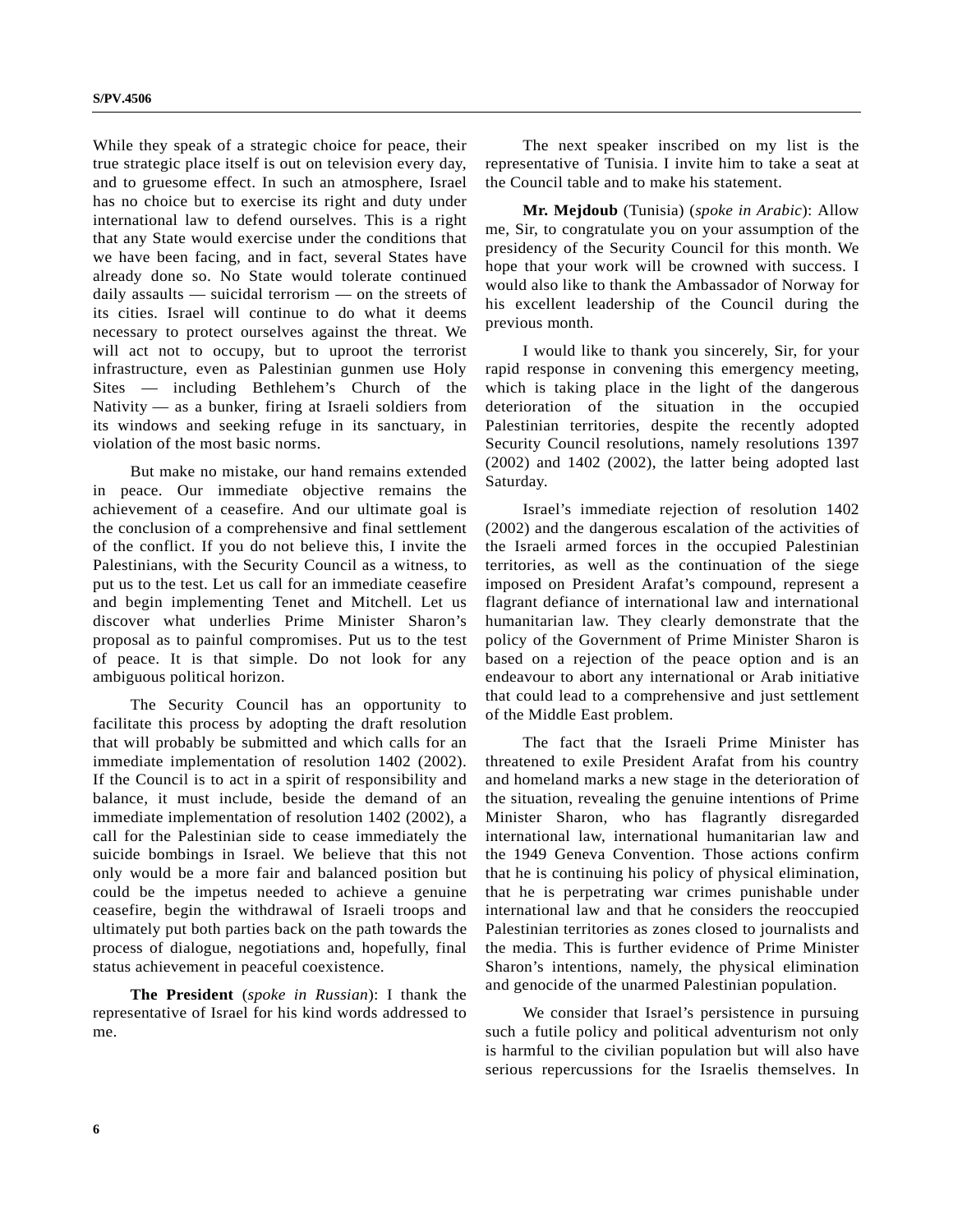fact, the excessive recourse to military force does not guarantee the security of Israel. It can, in fact, lead to further deterioration and to a flare-up in the region as a whole, thereby creating a clear threat to international peace and security.

In the light of this painful situation, we consider that there is no alternative to withdrawing all Israeli forces from all occupied Palestinian territories, the lifting of the siege imposed on President Arafat's compound and addressing immediately the security situation so that peace negotiations can be resumed.

The Arab States hope that the Security Council will now call for the immediate implementation of resolutions 1397 (2002) and 1402 (2002) — as strongly called for by the Secretary-General, Mr. Kofi Annan, during his meeting with the Council and in his presentation of his report — while recalling the need for the immediate application of operative paragraph 1 of resolution 1402 (2002) without any linkage, as called for by the Secretary-General and the previous Security Council President, the Ambassador of Norway. This should be done before a vote is taken on any resolution.

International protection for the Palestinian people has become one of the most urgent and overriding requirements because this is the only guarantee available thus far to halt the dangerous and very tragic escalation of violence.

**The President** (*spoke in Russian*): I thank the representative of Tunisia for his kind words addressed to me.

The next speaker on my list is the representative of Ukraine. I invite him to take a seat at the Council and to make his statement.

**Mr. Kuchinsky** (Ukraine): I would like to begin by congratulating you, Sir, on your assumption of the presidency of the Security Council. I am confident that, under your able leadership, the Council will effectively address burning issues of peace and security, specifically the situation in the Middle East. My thanks also go to Ambassador Kolby of Norway and his delegation for the way in which they guided the Council during the month of March.

Ukraine is participating in this debate to express its deep concern about the extremely dangerous situation in the Middle East. Each time the Security Council considers this issue, it seems that the situation has already reached its most critical point and that common sense will guide the parties from the path of violence to the path of dialogue. Much to our regret, that logic has not been working in the Middle East, and violence continues to dominate over wisdom.

Ukraine has condemned in the strongest terms possible the recent terrorist acts in Israel, specifically those in Netanya, Jerusalem and Haifa. No one can justify the killing of innocent civilians. We call on the Palestinian leadership to take urgent and decisive action to prevent terrorist acts and to stop the activities of terrorist networks. They endanger the prospects for peace in the region and are not bringing the Palestinian people closer to the fulfilment of their legitimate aspiration to a Palestinian State.

However, one cannot realistically demand that the Palestinian Authority and its elected President, Yasser Arafat, fight terror while at the same time eliminating their ability to do so. Israel must stop the devastating raids into Palestinian-controlled territory, the excessive use of force and the attacks on heavily populated areas. Most immediately, we urge Israel to put an end to the siege of the headquarters of Yasser Arafat and to withdraw its forces from Ramallah and other Palestinian cities. The use of force will not bring security to Israel and its people.

Ukraine is confident that there can be no military solution to the conflict and that none of the problems that separate the Israeli and Palestinian peoples can be resolved by means of force and violence. It is necessary to look beyond the hatred and despair and to find, through negotiation, the political solution that will bring a comprehensive, just and lasting peace to the Middle East. To achieve that goal, both security and political efforts should be pursued in parallel.

Only last week, the Arab League summit adopted a historic decision on the initiative of Crown Prince Abdullah of Saudi Arabia, offering to establish normal relations with Israel and to provide security for all States in the region, in exchange for full Israeli withdrawal from the territories occupied since 1967 and Israel's acceptance of a Palestinian State. On the eve of the summit, the Security Council adopted resolution 1397 (2002), which affirmed the vision of a region where two States — Israel and Palestine — live side by side within secure and recognized borders.

Ukraine welcomes both of those decisions; they restore a clear political perspective to the settlement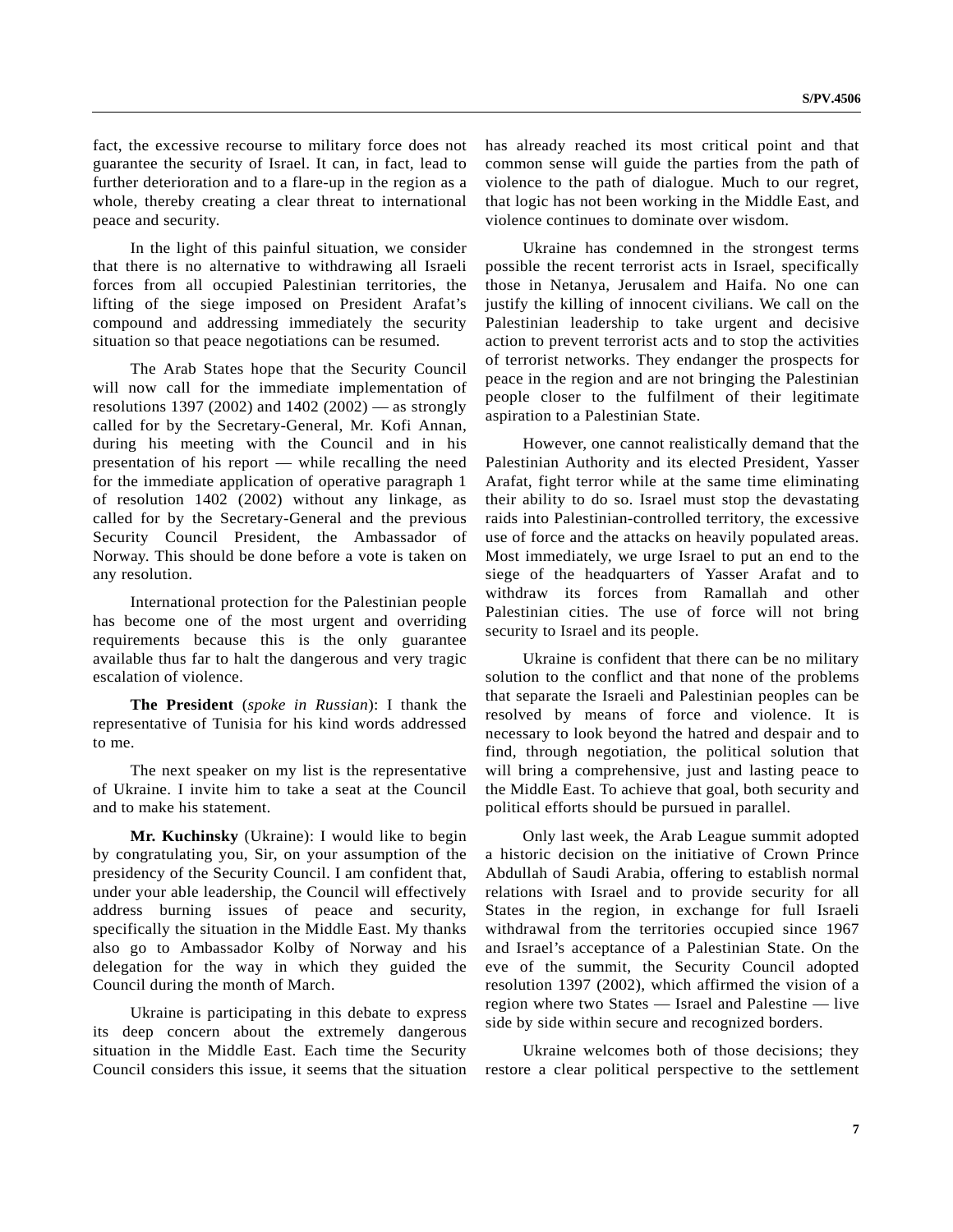process and outline a concept of comprehensive and lasting peace in the Middle East, based on Security Council resolutions 242 (1967) and 338 (1973) and on the principle of land for peace. The implementation of the Tenet work plan and the Mitchell committee recommendations would help negotiations to resume so as to make this vision a reality.

These positive and encouraging steps should not fall victim to the deadly explosion of shells. We urge the parties to seize this opportunity and to implement, unconditionally and without delay, the provisions of the most recent Security Council resolutions on the subject — resolutions 1402 (2002) and 1397 (2002) in fulfilment of their commitments under the United Nations Charter. It is indeed unacceptable that the Council's decisions should be ignored at a time when, at last, the Council has become fully engaged in the settlement of the conflict.

Of particular importance is the need for the maximum mobilization and coordination of international diplomatic efforts aimed at breaking the deadlock in the crisis and resuming peace negotiations. It has become evident that the parties cannot achieve this on their own. The Security Council should continue to remain seized of the matter; in particular, it might return to consideration of a third-party mechanism.

We also welcome in this regard the ongoing efforts of General Zinni and the "quartet", and we consider the personal involvement of the Secretary-General, Kofi Annan, in the process as a critically important factor. As an active participant in all of these efforts, Ukraine is ready to further contribute to this end.

**The President** (*spoke in Russian*): I thank the representative of Ukraine for his kind words addressed to me.

The next speaker inscribed on my list is the representative of Egypt. I invite him to take a seat at the Council table and to make his statement.

**Mr. Aboul Gheit** (Egypt) (*spoke in Arabic*): The Security Council is holding an open debate for the second time in less than 96 hours in an attempt to find a way out of the tragic circumstances to which the people of Palestine are being subjected as a result of the continued Israeli acts of aggression inside the

territories of the Palestinian Authority and inside the compound of its legitimately elected leadership.

Once again, we would like to reiterate that Israeli defiance — its refusal to implement Security Council resolutions, most recent among them resolution 1402 (2002) — will lead to further deterioration. The peace and security of the Israeli people, which Israel claims to be seeking, will not come about unless security for the Palestinian people is realized. Peace will not be achieved unless the Palestinian people obtain their rights in full.

What is required today of the Security Council is for it to reaffirm its earlier resolutions. The Council must call for an immediate Israeli withdrawal from the Palestinian territories, an immediate lifting of the siege imposed on Palestinian cities and an end to all forms of aggression against the Palestinian people and its legitimate leadership. The Israeli Government must realize that all aspects of its aggression against Palestine are doomed to failure, because the Palestinian people will stand up forcefully to such aggression and will continue its resistance to end Israeli occupation of its territories. The occupation is the origin of the problem. It must be ended immediately if the region is to enjoy stability and calm.

Many Israeli government officials speak of peace. They speak of a desire to live in peace with the Palestinians. They say that they are extending their hand in peace. These are claims that no one in his right mind can believe any longer, in the light of what we see clearly on our television screens. Israel is asking for a unique kind of peace: a peace built on attempts to subdue Palestinians so that they will accept the occupation of their territories, which are subjected to forcible settler colonization by terrorist elements for whom armed force is a way of life. Israel is asking for peace, but under conditions tantamount to transforming the Palestinian people into splinter groups living in isolated bantustans in the service of the Israeli economy and Israeli society, or into refugees exiled from their land or prisoners allowed to stay there under aggression and tyranny.

Those who speak of civilization and barbarism must learn from history that barbarism is, at best, the occupation of other people's territory, settler colonization and the killing or physical liquidation of those who resist or oppose. That is the true face of barbarism, which we thought we had left behind us 57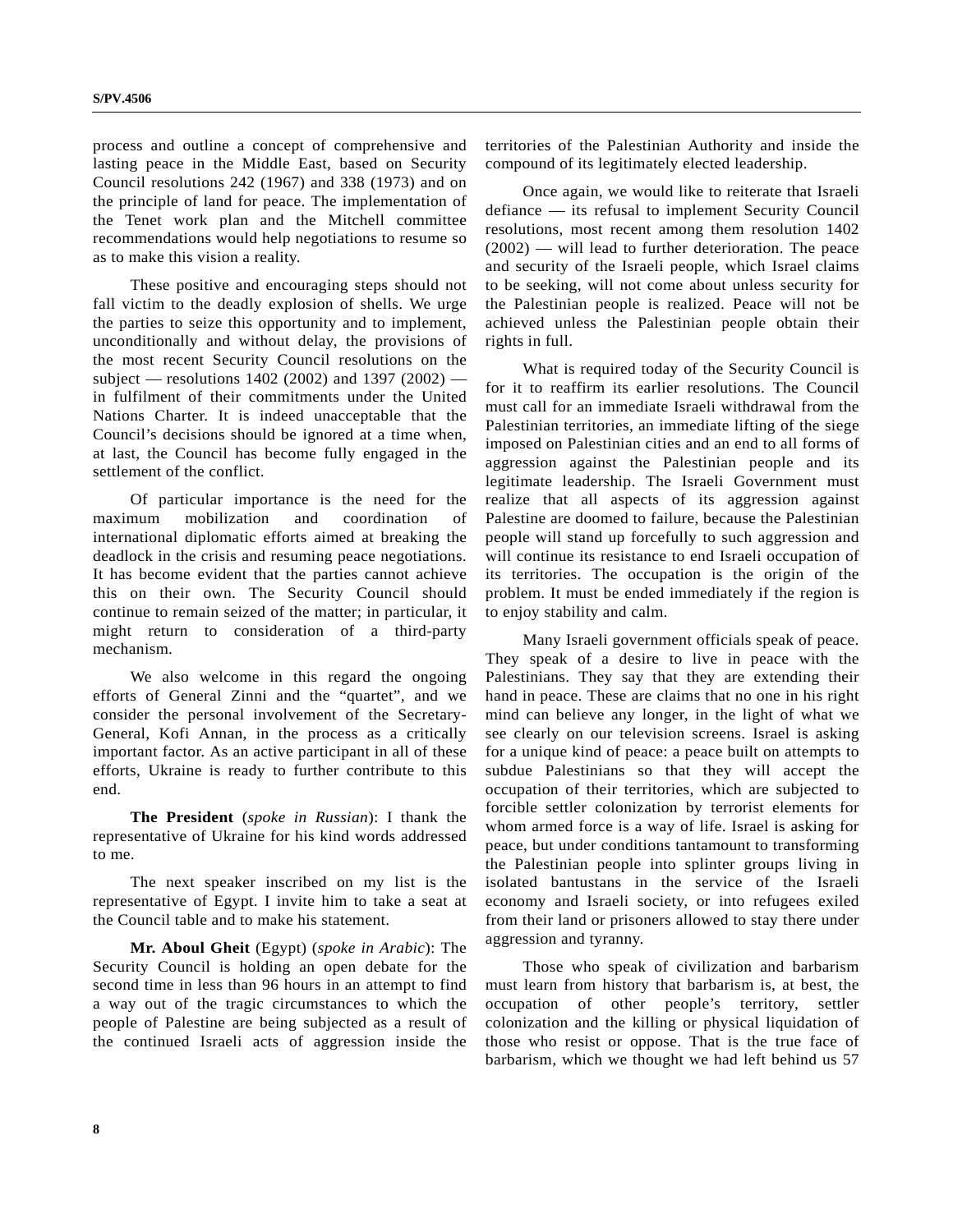years ago. They speak of democracy and of the free world. They say they are part and parcel of democracy and of the free world. To them, I say that the free world does not occupy the territory of others by force and does not subject other peoples to occupation. True democracies do not occupy the territory of others and do not commit aggression against what is not rightfully theirs. Let them stop the lies, because they can no longer convince anyone.

The situation calls for a very conscientious and in-depth look at what is really required. Egypt calls for international action, through the Security Council, that would achieve a final and comprehensive settlement of the Arab-Israeli conflict. What is required for the attainment of that objective is an agreement on the necessary elements of any settlement. They are well known to all of us and can be summarized as follows: first, Israeli withdrawal from the Palestinian territories occupied since 5 June 1967; secondly, the establishment of an independent, sovereign Palestinian State with East Jerusalem as its capital; thirdly, arrangements guaranteeing security for all parties on an equal footing in terms of rights and commitments; and fourthly, the establishment, after all withdrawals have been carried out, of comprehensive peaceful relations, good-neighbourly relations and constructive cooperation among the region's States and peoples on the basis I set out earlier — the Madrid formula of land for peace, endorsed by the international community and accepted by the parties. Or at least we thought they had been accepted by the parties.

The importance of those principles, as well as the need for them to be part of any settlement plan, must be reaffirmed. That would lead to a measure of confidence-building in this political process, which must be restarted after Israel's attempt to demolish it. This plan will lead us to negotiations on the details of such a just and comprehensive final settlement, whose elements we reviewed a moment ago.

Once again, I reiterate that Israel's continued occupation, acts of aggression, attempts at repression and failure to recognize the Palestinian people's right to self-determination and to the establishment of an independent State on its land will only lead to further suffering by both Palestinians and Israelis. The forces of aggression, darkness and terror cannot be victorious. All involved must shoulder their responsibilities primarily the States members of the Security Council, and in particular the permanent members. They all bear

a special responsibility, and they cannot forget, or claim to have forgotten, it.

**The President** (*spoke in Russian*): The next speaker on my list is the representative of Spain, whom I invite to take a seat at the Council table and to make his statement.

**Mr. Arias** (Spain) (*spoke in Spanish*): I have the honour to speak on behalf of the European Union. The countries of Central and Eastern Europe associated with the European Union — Bulgaria, the Czech Republic, Estonia, Hungary, Latvia, Lithuania, Poland, Romania, Slovakia and Slovenia — the associated countries Cyprus, Malta and Turkey, and the European Free Trade Association country belonging to the European Economic Area Iceland align themselves with this statement.

Today the Ministers of Foreign Affairs of the European Union are holding a special meeting in Luxembourg to discuss the tragic situation in the Middle East.

Since the Security Council public meeting that took place last Friday night, the situation of terror and violence on the ground has escalated further. The European Union is dismayed at this seemingly unending spiral of death, destruction, revenge and reprisal. We reiterate our urgent call on both sides to take immediate and effective action to stop the bloodshed. Terror and violence must stop. The Palestinian Authority and the Israeli Government must prove their leadership and assume their responsibilities with respect to their own peoples. Months and years of violence should have taught us that we cannot conceive of a military solution to this conflict.

We reiterate that there is no military solution to this conflict. The language and the logic of war have to stop and be replaced by dialogue and negotiation. Peace and security for both parties can be achieved only through negotiation. In this regard, it is essential to address and implement security, political and economic measures in parallel and simultaneously in a single process.

The European Union warmly welcomes the adoption of Security Council resolution 1402 (2002), which reflects the grave concern and the strong commitment of the international community. Resolutions 1397 (2002) and 1402 (2002) must both be implemented immediately, in particular the demand for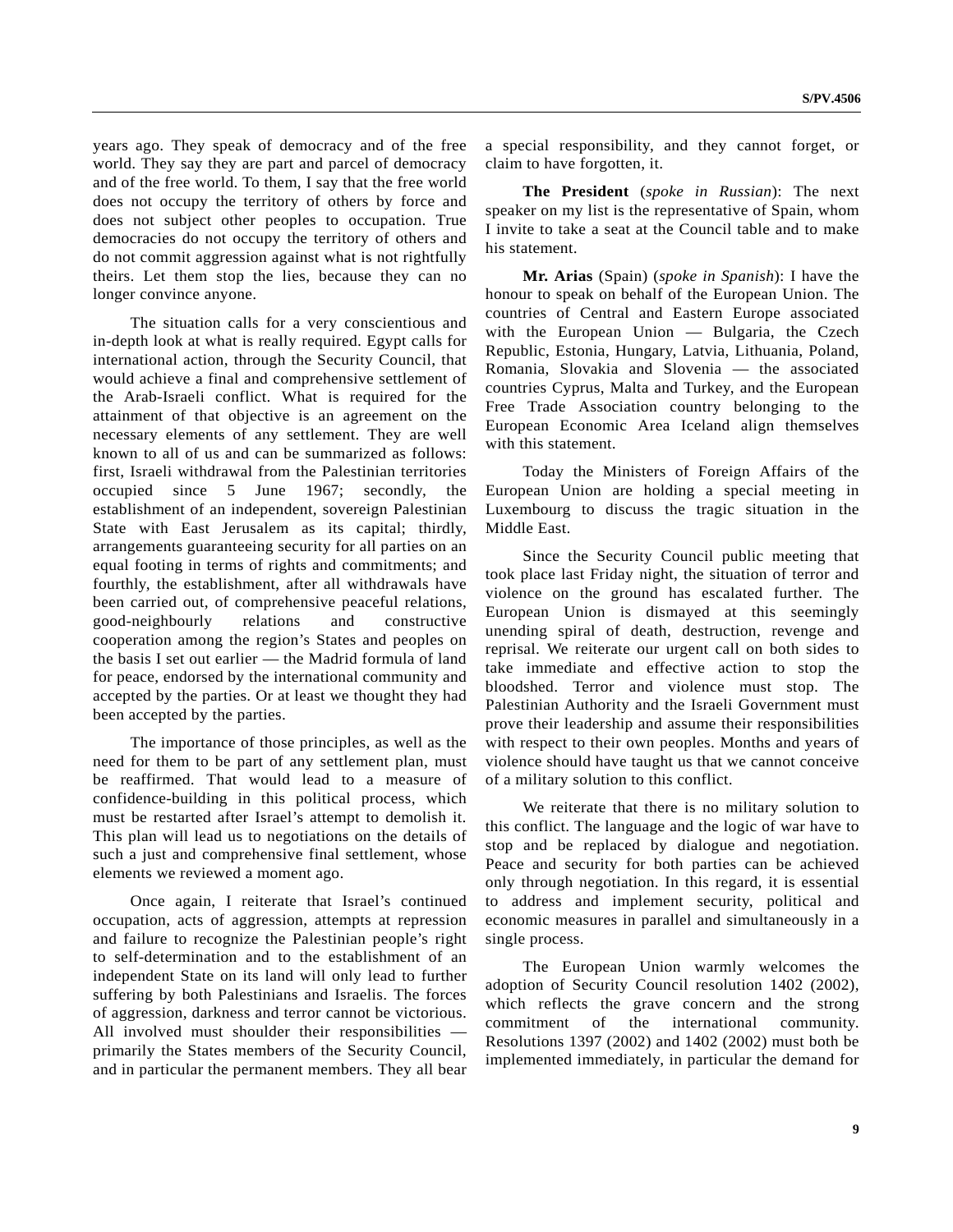an immediate cessation of violence, including acts of terror, provocation, incitement and destruction; the call for both parties to move immediately to a meaningful ceasefire; the call for the withdrawal of Israeli troops from Palestinian cities, including Ramallah; and the call for the parties to cooperate fully with Special Envoy Zinni and others to implement the Tenet work plan and the Mitchell report's recommendations, with the aim of resuming negotiations on a political settlement.

The European Union wishes to recall the common understanding of the Security Council members that operative paragraph 1 of resolution 1402 (2002) does not indicate — I repeat, does not indicate — any sequence of the elements listed, as stated by the Council President.

The European Union condemns in the most categorical terms the latest terrorist attacks and reiterates its demands to the Palestinian Authority and to its President, Mr. Arafat, to adopt all possible measures to stop the cycle of violence, to dismantle all terrorist networks and to ensure that initiators and perpetrators of the attacks of recent days do not go unpunished. However, the legitimate fight of Israel against terrorism and its reaction to the brutal attacks also have to be compatible with the effective operating capacity of the Palestinian Authority and of its President, legitimate representatives of the Palestinian people. This capacity should in no way be weakened.

Therefore, the European Union urges an end to the occupation of the headquarters of the Palestinian Authority in Ramallah and to the isolation and restriction of movement of President Arafat, and calls for the immediate withdrawal of the Israeli Defence Forces from that city and from other areas under the control of the Palestinian Authority. Closures and other restrictions must be lifted immediately. There is nothing to be gained by destroying the Palestinian Authority. Peace cannot be achieved by ignoring or continually humiliating one's opponent, or simply hoping to destroy him.

Israel, notwithstanding its right to fight terrorism, must respect international law. The practice of extrajudicial killings is contrary to international law. The use of excessive force cannot be justified. The actions against medical and humanitarian institutions and personnel are absolutely unacceptable and contrary to United Nations conventions and international

humanitarian law. Such personnel must be able to perform their functions fully. Both parties must respect international humanitarian standards and protect civilian lives.

The European Union welcomes the resolution adopted at the summit of the League of Arab States in Beirut, which could be a solid basis for progress towards a political perspective for a fair and comprehensive peace in the region and the establishment of normal relations between Israel and the Arab world, safeguarding the security of all countries involved and offering them a future of stability and prosperity.

The European Union is currently in close contact with the parties, the countries in the region, the United States, the United Nations and Russia. In order to break this cycle of unprecedented violence, the "quartet" of special envoys must be given full access to all parties to try to help them to achieve an immediate ceasefire. Diplomat and consular representatives must also have full access to their own citizens in the territories and be able to fully perform their tasks.

In the face of escalating violence and mutual distrust, the European Union remains convinced that an impartial monitoring mechanism is called for, and we urge the parties to accept observers. The European Union and its member States stand ready to participate in such a monitoring mechanism.

Israel needs recognition of its right to live in peace within secure boundaries guaranteed by the international community, in particular the Arab countries. At the same time the Palestinian people also need the recognition of their right to live in peace, in a democratic, viable and independent State of Palestine, bringing an end to the 1967 occupation. We reaffirm that a just, lasting and comprehensive solution to the conflict must be based on Security Council resolutions 242 (1967), 338 (1973) and 1397 (2002) and on the principles of the Madrid Conference, of Oslo and subsequent agreements.

**The President** (*spoke in Russian*): The next speaker inscribed on my list is the representative of the Islamic Republic of Iran. I invite him to take a seat at the Council table and to make his statement.

**Mr. Nejad Hosseinian** (Islamic Republic of Iran): Mr. President, we are very pleased to see you presiding over the Council this month, and we thank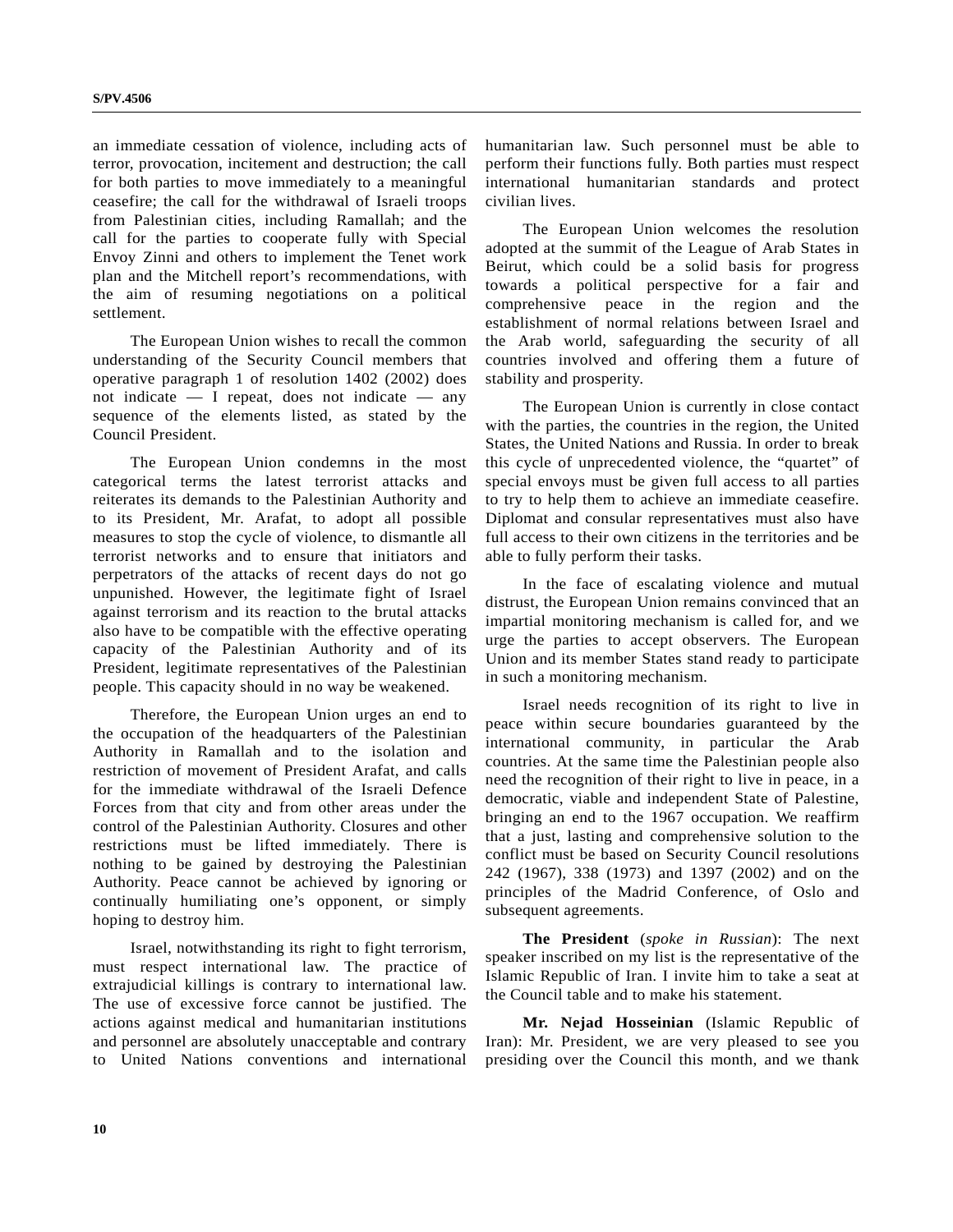you for having convened this timely public meeting on the grave situation in the Palestinian territories. My gratitude goes also to Ambassador Kolby of Norway for the praiseworthy manner in which he conducted the work of the Council last month.

The situation in the occupied Palestinian territories has continued to deteriorate since the Council last met on this issue. The bloody campaign against defenceless civilians in the occupied territories goes on unabated. Palestinians are trapped and besieged by Israeli tanks and other state-of-the-art weapons generously made available to the Israeli regime. All-out repression, excessive use of force, collective punishment against an entire people — a people that has been enclosed and humiliated — have thus far fuelled the endless cycle of violence and could engulf the entire Middle East region. Media reports indicating that food supplies and medicine are rapidly running out in the besieged towns are further cause for concern.

At a time when the plight of the Palestinians is the focus of the entire international community and when public opinion throughout the world finds the atrocities committed by the Israeli troops to be increasingly appalling, the Israeli regime, in order to conceal its crimes in the Palestinian territories, is increasingly taking on journalists who are struggling to cover the aggression and its serious impact on civilians. In so doing, Israeli troops curb and even deliberately fire upon reporters with a view to intimidating and dissuading them from carrying on their work. Moreover, hundreds of peace activists, mainly Europeans, as well as medical teams, are abused and fired upon.

Decades of struggle by the Palestinian people for their right to self-determination have clearly demonstrated that the repressive policy atrociously employed by the Zionists has thus far only hardened the resolve of the Palestinians. The intensity of resistance that the people under Israeli occupation are currently exhibiting is truly unprecedented in the past half-century. Evidently, it puts the occupiers on notice that, unless the aspirations of the Palestinians are realized and their rights restored, they should expect graver consequences by the day.

In the midst of the tragic events taking place in the course of the ongoing conflict, the international community must contemplate the reasons that prompt Palestinian teenagers and youngsters, who normally should be seeing a bright future ahead, to sacrifice their lives. It should be borne in mind that the exceptionality of the response demonstrates the exceptionally ruthless crimes committed against the Palestinian people over a very long period of time — crimes that, by any measure, are unprecedented, even in comparison to similar instances in the colonial era.

Undoubtedly, approaching the issue simplistically, playing the blame game and restoring repetitious and superficial rhetoric by evoking terrorism will, in this case, lead nowhere. Each time the Israelis bulldoze more Arab homes and each time they kill Palestinians and their hopes, they create more militants. This may go on and on forever. What is now unfolding in the Palestinian territories is a struggle for national liberation and the right of self-determination stolen from the Palestinian people for so long.

By refusing to withdraw from Palestinian towns, as stipulated in Security Council resolution 1402 (2002), and, contrarily, by strengthening its occupation, the Israeli regime is bluntly defying the will of the international community, represented by this Council. It is very unfortunate that those who stretch and baselessly interpret Council resolutions just to advance their narrow interests are now grasping at straws in flouting the letter and spirit of a clear-cut resolution.

There is no doubt that selective enforcement of the Council's resolutions has an adverse impact on the authority of the Council, thereby undermining the entire international security system. We urge the Council to heed the call of the international community, to live up to its Charter responsibility and to take further effective action to halt the ongoing bloody action against the Palestinian people. The Israeli act of taking advantage of the defencelessness of the Palestinians is repugnant and, if the Council does not act to put an end to it, more bloodshed may lie ahead.

**The President** (*spoke in Russian*): I thank the representative of the Islamic Republic of Iran for his kind words addressed to me.

The next speaker on my list is the representative of Japan. I invite him to take a seat at the Council table and to make his statement.

**Mr. Satoh** (Japan): I found it very embarrassing here today to have to choose between the two seats —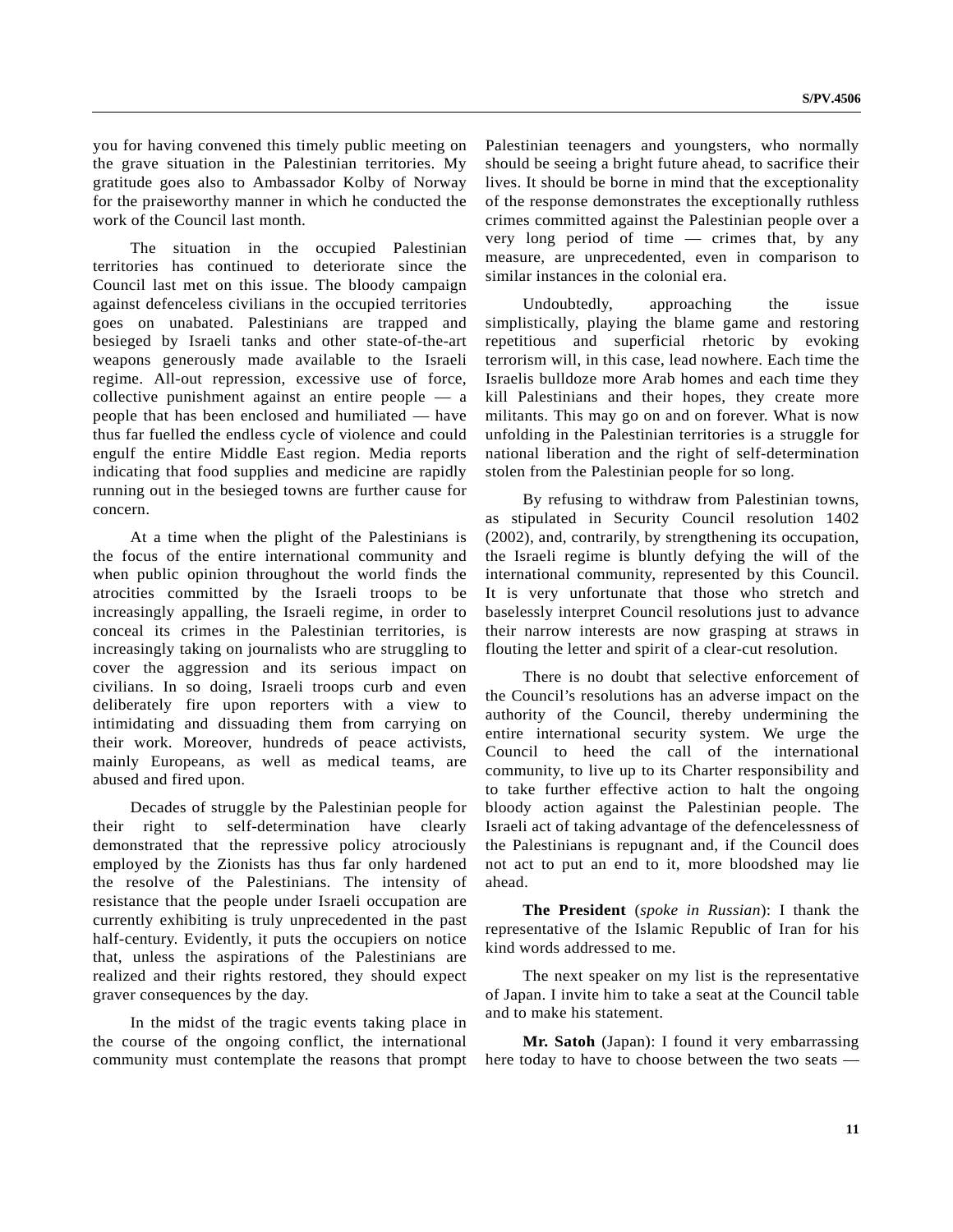one on the side of Israel and the other on the side of Palestine. I want to tell both my Palestinian and my Israeli colleagues that my sitting here today on this side does not mean anything more than sheer convenience. I cannot divide myself. I hope that the Security Council can find a way for us to sit in a more politically comfortable way in the future.

The Government of Japan is gravely concerned over the escalating violence and terror in Israel and the Palestinian autonomous territories, which include the series of terrorist attacks by Palestinian extremists and the military campaign into Palestinian cities by the Israeli Defence Forces.

We are particularly concerned over the killing of innocent civilians, which can never be justified. In the past six days alone, more than 80 Israelis and Palestinians have reportedly been killed and hundreds more injured. We extend our deep condolences and sympathies to all the victims and their families.

It is all the more deplorable that these events are occurring at a time when there are constructive developments for peace in the region. These include, first, the adoption by the Security Council of resolution 1397 (2002), which affirmed, for the first time, a vision of a region where two States, Israel and Palestine, would live side by side and within secure and recognized borders; and secondly, the Arab peace initiative adopted at the Arab summit meeting, based on the proposal of Crown Prince Abdullah of Saudi Arabia.

The Japanese Government condemns in the strongest terms all acts of terrorism aimed at innocent civilians. We have urged the Palestinian Authority at various levels to do its utmost to suppress extremists. Last Friday in Tokyo, Foreign Minister Yoriko Kawaguchi urged the Palestinian Authority, through the visiting Speaker of the Palestinian Legislative Council, Mr. Abu Ala, to act immediately against those responsible for terrorist actions.

At the same time, the Government of Japan has urged the Israeli Government to exert maximum restraint. In a telephone conversation last Saturday, Foreign Minister Kawaguchi told the Israeli Foreign Minister, Mr. Shimon Peres, that the incursions into Palestinian cities by Israeli forces and putting the headquarters of Chairman Arafat under siege were not conducive to restoring calm to the situation. She also called for the immediate withdrawal of Israeli forces

from Palestinian cities. It should be recalled that Mr. Arafat is the legitimate leader of the Palestinian people, elected through a democratic process.

The Security Council, with its recent resolution 1402 (2002), has once again sent a strong message to both parties to put an end to the escalation of violence and return to the negotiating table. The Government of Japan fully supports that resolution and requests the parties concerned to implement it without delay.

We also regard American engagement indispensable in order to break the impasse and bring the peace process back on track. In this context, the mission of General Zinni of the United States, who remains in the region to continue his mediation efforts, is of utmost importance. The Government of Japan appeals to both parties to respond positively to his efforts and to achieve a ceasefire agreement as soon as possible. To that end, it dispatched to the region its special envoy, Ambassador Hiroshi Shigeta, in order to support General Zinni's efforts. The Government of Japan is determined to extend all possible assistance to the efforts to improve the situation.

**The President** (*spoke in Russian*): The next speaker inscribed on my list is the representative of Yemen. I invite him to take the seat reserved for him at the Council table and to make his statement.

**Mr. Al-Ashtal** (Yemen) (*spoke in Arabic*): I would like at the outset to express my sincere congratulations to you, Sir, on your assumption of the presidency of the Security Council for this month. Also, I cannot fail to express our deep appreciation to Ambassador Kolby for his successful presidency of the Security Council last month. Allow me to pay tribute to the Secretary-General, Mr. Kofi Annan. His positions on the deteriorating situation in the Palestinian territories have been characterized by wisdom, courage and a sense of responsibility. Ever since he delivered his now famous statement before the Security Council on 21 February (*see S/PV.4474*), he has been placing before the international community positive views that contribute to a resolution of the current grave situation.

The explosive situation in the occupied Palestinian territory is increasingly dangerous. Since Israel decided to launch an extensive war against the Palestinians, we have been witnessing a genuine tragedy. Israeli tanks and warplanes attack Palestinian cities, while the headquarters compound of the elected Palestinian President, Yasser Arafat, is under total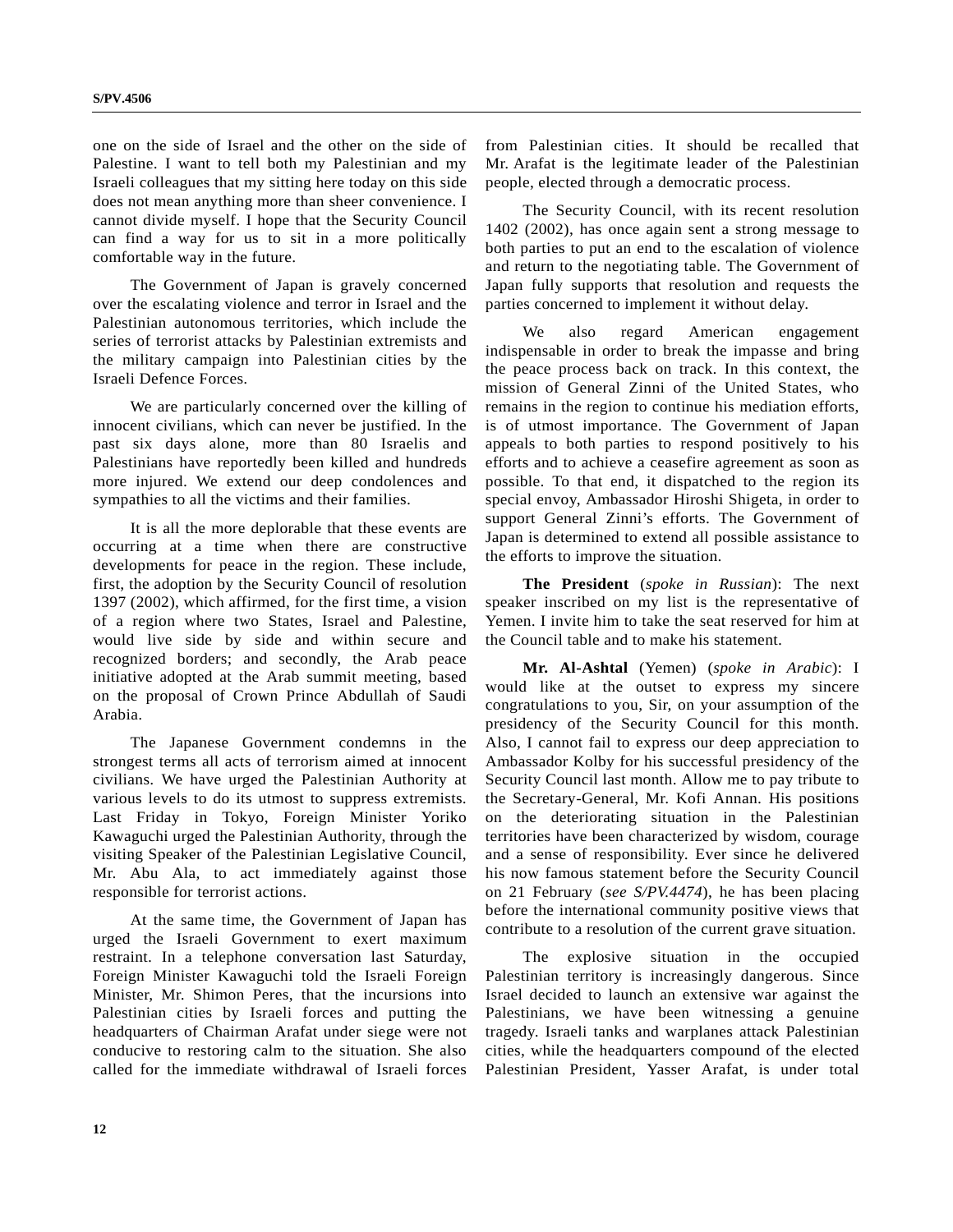siege, and he and his aides are being humiliated through the cutting of basic electricity and water services.

The Security Council is meeting today for three reasons. The first is that Israeli acts of aggression have expanded. The number of wounded and dead increases daily, and destruction continues as we speak. Secondly, Israeli aggression has widened to such an extent that it now threatens peace and security in the entire region. Thirdly, the Council is meeting because Israel refuses to accept resolution 1402 (2002). Even though Israel's representative today claimed that Israel accepts the resolution, it refuses to implement it because it calls for a ceasefire and a simultaneous withdrawal of Israeli forces from Palestinian cities. Furthermore, the resolution stresses that withdrawal from Palestinian cities, including Ramallah, must take place immediately. More than 96 hours later, the resolution remains a dead letter.

Instead, Israel has reinvaded other cities in a broad plan to reoccupy Palestinian territory. Israel is also attempting to undermine the Palestinian Authority and to destroy its infrastructure, including leadership installations, official buildings and other civilian installations.

Arab public opinion boils over as it watches television screens showing the criminal acts perpetrated by the Israeli army. We wish this Council could view those images in order to see the truth of the assassinations, the attacks on ambulances and other inhuman acts. Denunciation has not come just from the Arab world; it has come from many other world capitals, including in the form of large demonstrations.

We call on the Security Council to reaffirm resolution 1402 (2002), which calls for a withdrawal of Israeli troops from Ramallah and other Palestinian cities. We call on the Council also to take a decision reaffirming the need to deploy international peacekeeping forces and international observers to supervise the withdrawal and to separate the two parties, the Palestinians and the Israelis. The defenceless Palestinian people, under blatant Israeli attack, cannot defend itself because of the massive imbalance of military force. How can a Kalashnikov rifle face Merkava tanks or Apache helicopters?

The Republic of Yemen, through the positions taken by President Ali Abdullah Saleh as reflected in his statement at the Beirut Arab summit, has expressed

the Yemeni people's solidarity with and support for the struggle of the Palestinian people in this dark hour, as it faces the barbarity of the heavily armed Israeli forces. As stated by President Saleh, we also stand in full solidarity with our brother Yasser Arafat, the elected President of the Palestinian people, who is now encircled by the Israeli occupation forces, as he stands steadfast defending his people and its dignity.

We urge the Council to take a strong stand to compel Israel to abide by resolution 1402 (2002) and the previous resolution on this matter, resolution 1379 (2001), and to withdraw from Palestinian towns and cities, including Ramallah, or, if Israel continues its rejection, to take the necessary measures under Chapter VII of the Charter.

**The President** (*spoke in Russian*): I thank the representative of Yemen for the kind words he addressed to me.

The next speaker inscribed on my list is the representative of the Libyan Arab Jamahiriya. I invite him to take a seat at the Council table and to make his statement.

**Mr. Dorda** (Libyan Arab Jamahiriya) (*spoke in Arabic*): At the outset, Mr. President, let me convey to you our greetings and express our appreciation for implementing the first part of rule 48 of the provisional rules of procedure of the Security Council by enabling the international community, on whose behalf you work, to participate in the work of the Council. We truly appreciate that.

Secondly, let me say from the beginning that my statement will be directed to minds and to consciences. My statement will also be a record for future events and for history. Nothing continues eternally. God alone is eternal. We are born, we live, and we die. We are recording for future generations to see that words of truth were uttered in the Security Council when it seemed that right had no place to thrive on this planet. Might has become right, and it seems that there are no rights and no might whatsoever for any in this world at this particular time.

To describe history, for my statement to be directed to consciences and to record history, I would say the following.

First, throughout history — and I would challenge any person to come forward with any atlas or geographic map with the word Israel in any part of this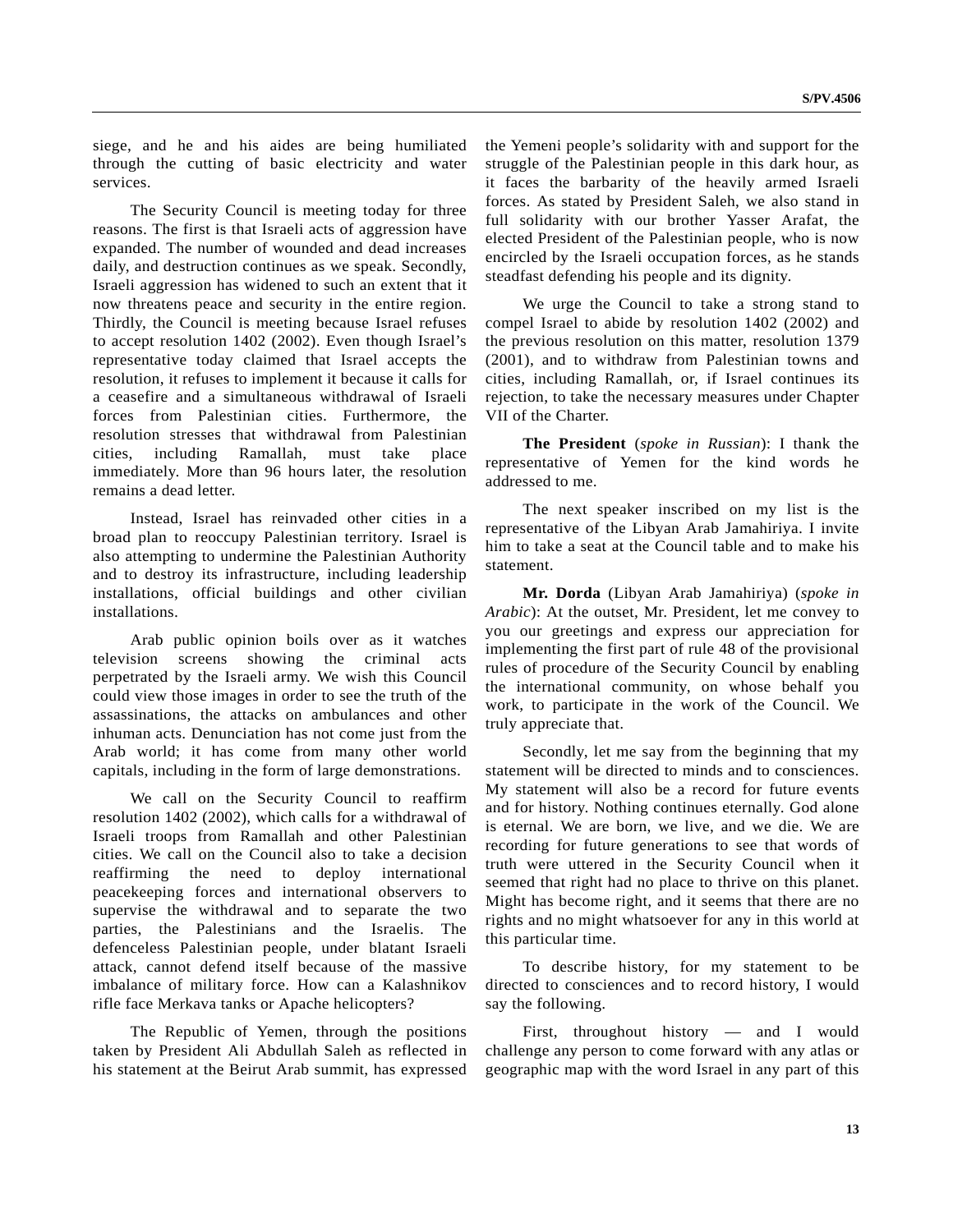world — that name has never been applied to a single inch of land. The name Israel is the name of the prophet Jacob, and when God spoke to the Israelites he said, you sons of Jacob. Never in history or geography was there ever a State called Israel on Palestinian land.

Secondly, four countries were put forward as candidates for a Jewish homeland: Argentina; Uganda; Jabal Al-Akhdar in my country, Libya; and Palestine. So what rights exist in Argentina, Uganda, Jabal Al-Akhdar in Libya, or even Palestine?

Thirdly, we must differentiate between two things: nationalism or nationhood and religion. For me to worship God as a Muslim, following the word of Mohammed, does not mean that I am not Libyan. Golda Meir and Peres came from Byelorussia, their country. Being Jewish is a religious issue; it has nothing at all to do with nationality or nationhood. Sharon also was never Palestinian. Begin came from Poland; he was Polish. His homeland was Poland, not Palestine. Netanyahu is American. He is a New Yorker from Brooklyn, I believe.

If they have the right to settle in Palestine because Moses, may God bless his memory, was born there or received the word of God there, that argument would also apply to Christians. Jesus, may God bless His memory, was born in Palestine. The word of God came to Him in Palestine. If that argument can also be applied, then all Muslims, from Indonesia all the way to the United States of America, can also go and settle Mecca and Medina, in Saudi Arabia. Where does faith connect with nationalism or nationality? Palestine is for Palestinians — Muslims, Christians or Jews, the oriental Jews who have lived in Palestine.

Fourthly, there has been talk about peace. Let us review that. Our brothers, the Palestinians, were told: put your liberation efforts aside, sit at the negotiating table in a political process, and they went along that path. They went everywhere they could, from Oslo to Madrid to Wye River to Wye Plantation to Wye-I-donot-know-where to Camp David to Sharm el-Sheikh. No stone was left unturned. So what happened? Did they obtain anything? Did the other party comply with its previously signed agreements? Not at all.

Look at the latest issue of *Time* magazine. At least it is not a Libyan magazine; I think you all know that. There is a map in it. I am sure that members have seen it. However, kindly look at it again. Members may

note that what is left of the West Bank and Gaza Strip is now all settlements. All these places are settlements.

What will negotiation be about? The land already has been filled with colonial settlements. What will be returned to the Palestinians? Hundreds of villages and towns have been built on the West Bank and in the Gaza Strip. What is to be returned? The land cannot be returned because it is now full of new settlers from the four corners of the globe. The Palestinians are deported, are exiled from their land. Those who have been exiled are prohibited from returning. Palestinians own the lands where the settlements were built. Their homes were destroyed, their farms were destroyed, and even the trees were bulldozed and uprooted.

What is left for the Palestinians? What are the Palestinians to build a State upon? After all that, the Palestinian who attempts to defend his home, honour, children, whose land is being usurped, whose home is being bulldozed, whose trees are being uprooted, is labelled a terrorist. Where is the logic in that? The terrorist who is now occupying is given the legitimate right to defend himself. What right? He is aggressing. He is killing. He is beating. He is occupying, and he is uprooting the trees of others. He is building settlements on that land. He brings in new settlers from all over the globe. That person has the right to defend settler colonialism? Where is the logic in that?

That is the very logic that has turned young boys and girls into martyrs who have decided to die in order to free their land and their own personal and family property. They do so in defence of their freedom. So have they become terrorists? That logic can be stood squarely on its head. This is a provocation to the world and to all free peoples. This is turning logic on its head. We thank them because they have unmasked Arab regimes even of the very fig leaf of that logic. We also thank them for having revitalized the Arab street.

I have previously said in both the Security Council and in the General Assembly that our region is pregnant and that no one can say whether the child to be born will be healthy or not. Most probably, the child will not be healthy. Legitimacy has now been bestowed upon all forces, whether religious, nationalist or otherwise. They have all been given the green light for change, including, most regrettably, religious extremist organizations. They have been given great legitimacy.

An Arab President is being detained and the very dignity of an Arab people is being raped and overrun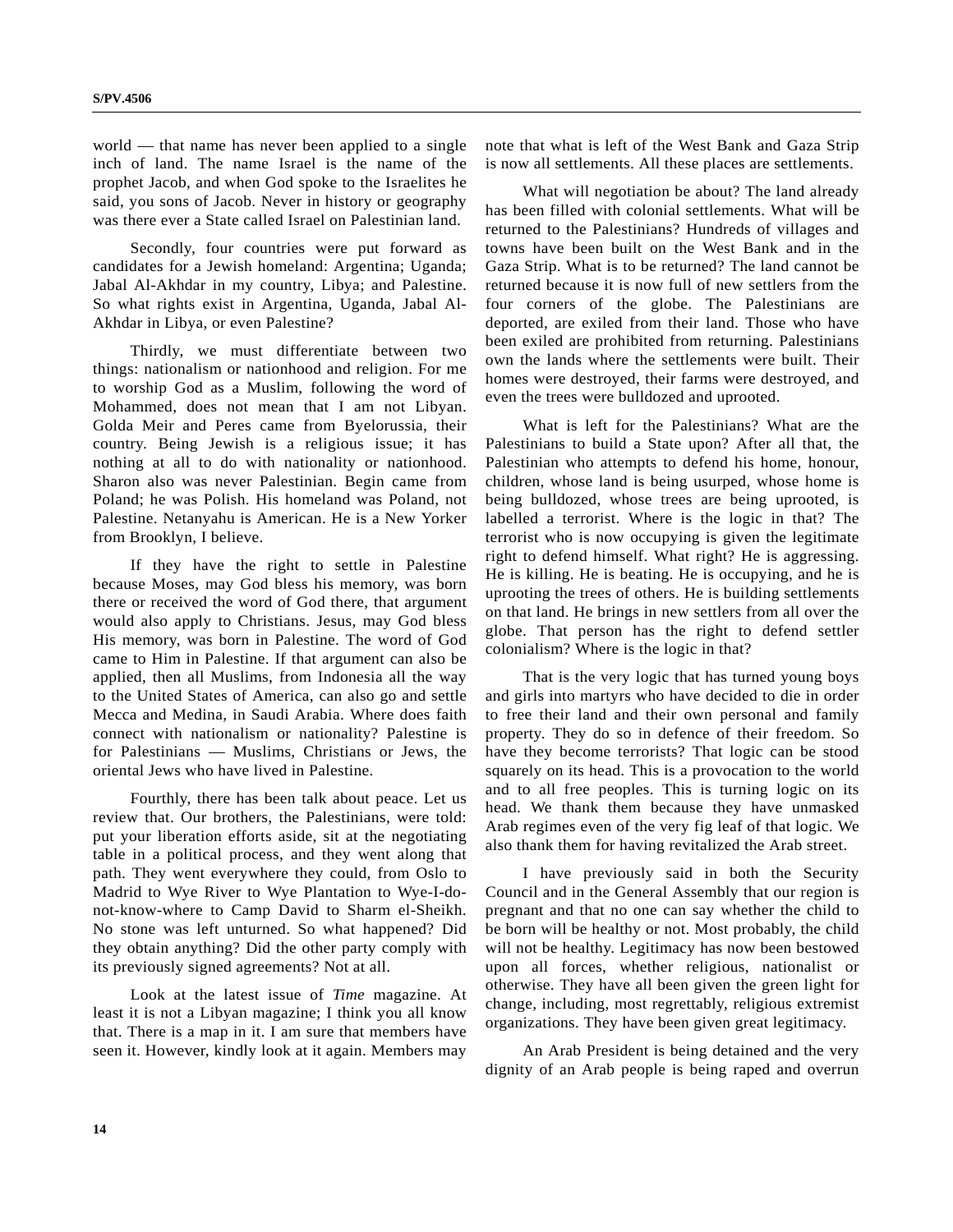by tanks and bulldozers on its own land. The Arab peoples can therefore only step on the Arab regimes that are now kneeling in cowardice. In those circumstances the Council will be utterly helpless and able to do absolutely nothing because the will of the people in the streets of the Arab world will rage. This is a certainty; it is only a matter of time. However, those official Arab regimes, by kneeling before the facts, have given legitimacy to all those movements. What, then, is to be the solution?

The Security Council must deal with this issue as one of occupation, the last case of occupation in the world. The Council has an opportunity before it. Those of sound mind and logic have an opportunity to look into, consider and evaluate a solution — the same solution we saw in South Africa — if indeed there are those who are searching for peace and security in our region.

We know what is taking place. We know full well what will happen. We are therefore not speaking of decisions to be taken. We know what the balance of political power is in the world, in the United Nations and, most particularly, in the Security Council. Since 1990, the Security Council has been in a straightjacket. We therefore direct our statements to minds and consciences. We are recording these words for history.

**The President** (*spoke in Russian*): The next speaker inscribed on my list is the representative of Chile. I invite him to take a seat at the Council table and to make his statement.

**Mr. Valdés** (Chile) (*spoke in Spanish*): I would first like to congratulate you, Mr. President, on your assumption of the presidency of the Security Council for the month of April, and to thank you for having convened this meeting to discuss a conflict whose developments and specific implications are within the purview of the entire world. I should also like to thank the presidency of Norway for its excellent work last month.

Our country associates itself with the statement that will be made by Costa Rica later in the meeting on behalf of the countries of the Rio Group.

Chile vigorously condemns both the horrific suicide attacks against the civilian population of Israel and the military actions being taken against Palestinian cities at intolerable costs to their inhabitants. We also condemn the attack against the headquarters of President Yasser Arafat, the legitimate leader of the Palestinian people. We consider these events an affront to the civilized conscience of mankind and a threat to international peace and security. Chile joins in the overwhelming outcry of the international community resolutely denouncing and repudiating the spiral of violence and demanding its immediate cessation.

My country looks with concern and unease at the fact that the violence affecting us is moving dangerously and proportionately away from the efforts of the international community to achieve peace. The refusal of the parties to comply with Security Council resolutions 1397 (2002) and 1402 (2002) has a serious impact on the credibility of the United Nations and its ability to act as an indispensable tool in the search for a solution to the conflict. It thus also has an impact on Member States and, accordingly, on our own ability to comply with the principles and objectives set out in the Charter in this regard.

As the Council has frequently indicated, only the implementation of the Tenet plan and the speedy realization of the measures contained in the Mitchell report can create avenues towards peace. However, my country understands that, in the light of the seriousness of the current situation, we must focus on creating a minimal degree of trust between the parties so that they can set aside rigidity and retaliation and immediately and simultaneously move forward towards implementing a real ceasefire and a withdrawal of Israeli forces from Palestinian cities, including Ramallah. We call upon the President of the Palestinian Authority to condemn terrorist acts and to call for a cessation of all violent action. For its part, the Government of Israel must put an end to the bellicose actions against the Palestinian Authority and people. That is the only responsible course of action.

Chile believes that those measures cannot be carried out without the presence of a third party in the field with a clear mandate bestowed by the Security Council to verify compliance with the provisions to be agreed once a ceasefire has been agreed. The Council must continue to do its utmost to promote this initiative, in keeping with the responsibility incumbent upon it with regard to the maintenance of international peace and security.

Chile reiterates the fact that there must be a just, lasting and comprehensive peace in the Middle East on the basis of resolutions 242 (1967), 338 (1973), 1397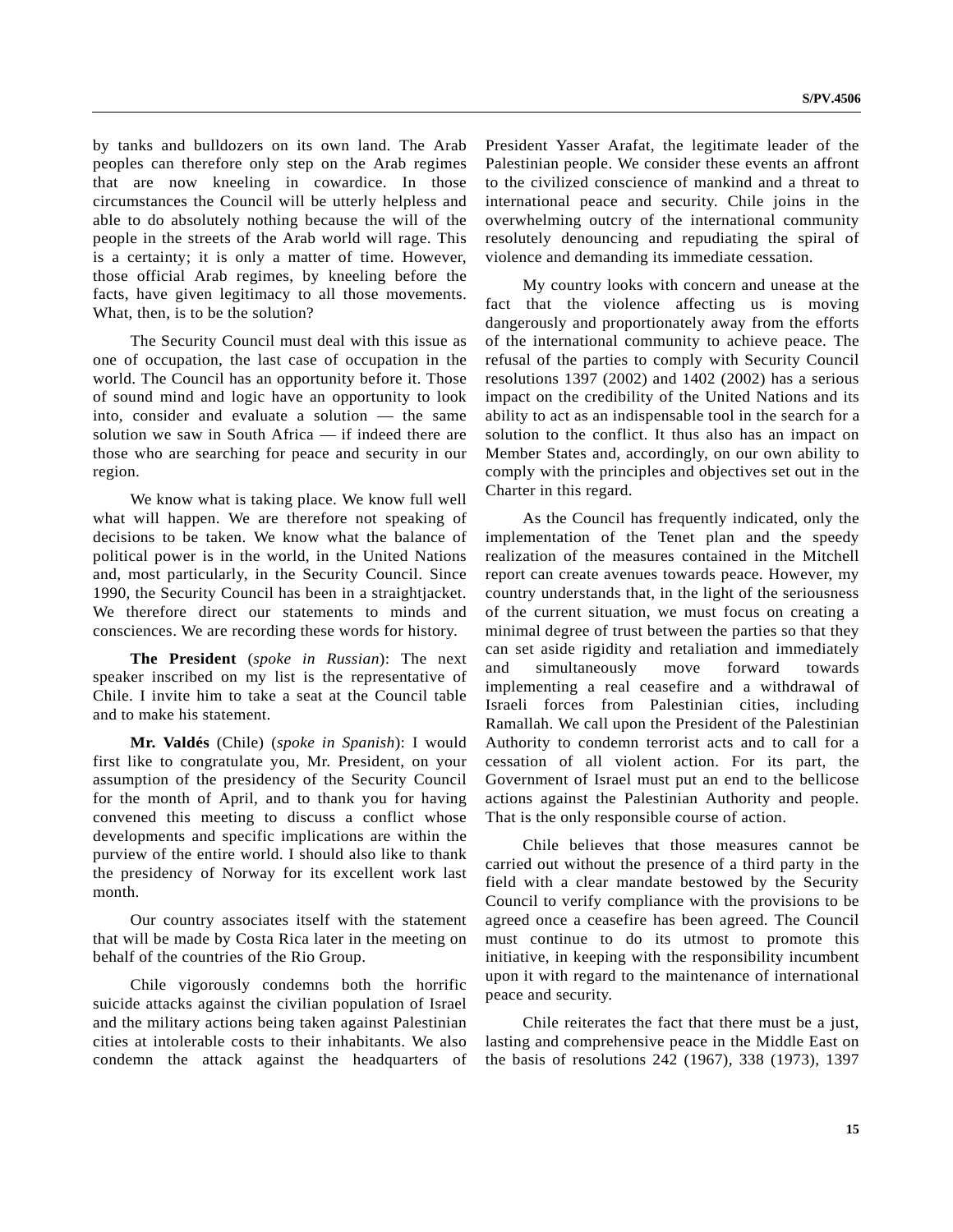(2002) and 1402 (2002), as well as the Madrid principles. Likewise, we would like to stress the essential role of the Palestinian Authority, which continues to be the legitimate and indispensable partner in the peace negotiations. We appeal for preserving the physical integrity and restoring the freedom of movement of its President. It is once again necessary to reiterate the inalienable right of the Palestinian people to establish an independent, viable and democratic State, and Israel's right to live within secure and internationally recognized borders.

Chile is proud to have large communities of Palestinian and Jewish citizens. For over a century they have made a rich contribution to our culture and development. That is why Chile is experiencing great sorrow at this conflict. We fervently wish that an end be put to the bloodshed in a thrice holy land. We hope that the Security Council, as a result of this debate, will adopt unanimous and decisive measures leading to the implementation of its resolutions in such a way as to strongly encourage the end of the occupation of Palestinian territories, as the only lasting solution to the conflict.

**The President** (*spoke in Russian*): The next speaker on my list is the representative of South Africa. I invite him to take a seat at the Council table and to make his statement.

**Mr. Kumalo** (South Africa): My delegation is pleased to see you, Mr. President, preside over this emergency meeting of the Security Council. We joined in calling for this meeting today in response to the fullscale military operations that are under way in the occupied Palestinian territory, including Jerusalem. We would like to express our appreciation to the Council for scheduling the open debate during the day, when all Member States have an opportunity to express their views before the Council.

We also note with appreciation that the Security Council has taken a step in taking action on our suggestion that it consider meeting with Prime Minister Sharon and President Arafat by instead meeting with their representatives here in New York.

However, we believe that more may need to be done. We would like to remind the Council of the suggestion by some of the members of the Non-Aligned Movement that the Security Council visit the region to obtain a first-hand impression of events on the ground. A visit to Israel and Palestine by the Council at this time would be another signal that the international community is very concerned about the deteriorating situation.

The Non-Aligned Movement is concerned that Israel has for many years refused to comply with Security Council resolutions. This cannot be allowed to continue if the Council is to fulfil its role of maintaining peace and security. At some point this Council will have to stand up to all countries that do not obey its resolutions. We believe that this time is right now.

The Non-Aligned Movement has consistently maintained that there can be no military solution to the Middle East conflict and that occupation, settlement activities and collective punishment of the Palestinian people are the root causes of violence and insecurity in the region. In other words, the enemy in the Middle East is not President Arafat or the Palestinian Authority. The enemy in the Middle East is the lack of peace between Israel and Palestine.

We are therefore deeply distressed by the fact that the Israeli Government has chosen to respond to the symptoms of its own military occupation by using disproportionate lethal force, with a resulting escalation in conflict and tragic consequences for the civilian populations of both Palestine and Israel. Clearly, Israel's decision to destroy Palestinian infrastructure, to humiliate and humble Palestinian civilians and to threaten the life of the legitimate, elected and internationally recognized leader of the Palestinian people cannot be justified as acts of counter-terrorism or even self-defence.

Israel's militaristic approach is all the more inexplicable and inexcusable since it is taking place against a backdrop of renewed efforts by the international community to mediate a peaceful solution to the conflict. The Government of South Africa found it inexplicable that Israel saw fit to prevent President Arafat from travelling to Beirut to endorse and support the Saudi initiative. This action was short-sighted and provocative. It played directly into the hands of the extremists, whose sole goal was to prevent creation of the conditions that would allow the achievement of a ceasefire and promote movement towards a substantial dialogue on peace in line with the requirements of the Mitchell report.

It is also deeply troubling to the South African Government that at precisely the time when both the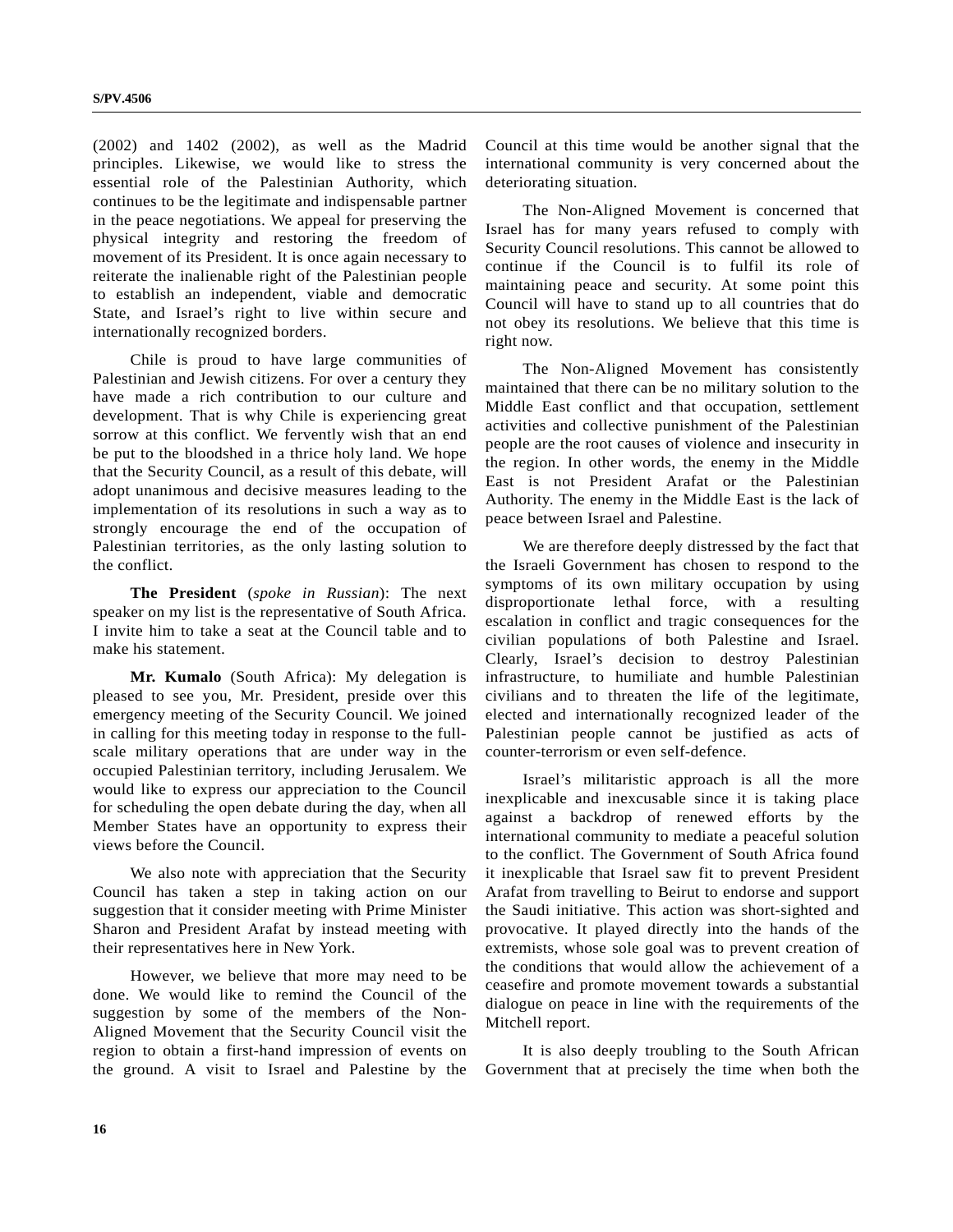Israeli and Palestinian leadership were engaged in discussions with General Zinni about establishing the conditions for the implementation of a ceasefire, extremists once again targeted Israeli civilians in attacks that left scores of dead and injured.

Israel's response to these killings was once again the same massive, predictable military escalation witnessed in the past, which sought to target President Arafat as an enemy, to destroy the Palestinian infrastructure and to try to humiliate and bludgeon the Palestinian people into submission.

Despite these setbacks, the United Nations Secretary-General, the Arab League, the Non-Aligned Movement, the European Union, the Russian Federation, the United States of America and others continue to intensify their efforts to encourage dialogue between the Palestinians and the Israelis. We therefore remain convinced that it is possible to achieve a comprehensive, just and lasting solution to the crisis. However, the trauma, intense mistrust and fear generated by the current spasm of terrorist acts and military attacks will not be easily overcome, and a credible, multinational monitoring mechanism will be required on the ground to monitor the implementation of agreements between the two parties.

Through the adoption of resolution 1397 (2002), the Security Council has recognized the right of the Palestinian and Israeli peoples to exist side by side, in peace and security with their neighbours, in States of their own. The Council has also adopted resolution 1402 (2002), demanding the immediate cessation of violence and calling for the implementation of a meaningful ceasefire and the withdrawal of Israeli troops from Palestinian cities. The least we expect is for Israel to obey Security Council resolutions and to implement particularly resolution 1402 (2002).

In conclusion, please allow me to restate a fundamental truth: Israel's security cannot be achieved through the barrel of a gun. The current cycle of growing violence and the ever increasing death toll of innocent Israelis and Palestinians cannot be ended without a political solution.

**The President** (*spoke in Russian*): I thank the representative of South Africa for his kind words addressed to me.

The next speaker inscribed on my list is the representative of Saudi Arabia. I invite him to take a seat at the Council table and to make his statement.

**Mr. Shobokshi** (Saudi Arabia) (*spoke in Arabic*): Allow me first of all to congratulate you, Sir, on your assumption of the presidency for this month. We wish you every success in guiding the Council's deliberations to the desired outcome. I would like to thank you for responding so promptly to our request to convene an emergency meeting of the Security Council to discuss the grave situation in the occupied Palestinian territories. We would also like to thank the Permanent Representative of Norway and to congratulate him on the wisdom he showed during his presidency of the Council during the month of March.

The bloody events in occupied Palestine confirm what we have said before: Israel does not desire or seek peace. The current Prime Minister of Israel promised his country that he would bring about conditions of security there. He decided that peace would not bring about security for Israel, and therefore engaged in acts of inhumane oppression and aggression, affecting both the Palestinian people and its territory. He used every cheap trick he could, on the pretext of providing security and with the claim that he was fighting terrorism. Comparing the terrorism committed by Israel with the national Palestinian resistance further exemplifies the gross injustice that is being inflicted on a people seeking to liberate its lands, realize its rights and maintain its dignity and freedom.

The State terrorism committed by Israel is not being undertaken in self-defence or as a means of protecting its citizens. It is being undertaken as a means of protecting its occupation and of consecrating its usurpation of Palestinian territory. Israel has no legitimate right to be in the West Bank, East Jerusalem or the Gaza Strip — areas that it entered in the 1967 war and which it has never left. Palestinians, like any other people living under occupation, have a right indeed, they are duty-bound — to liberate their land and recover their freedom.

In the face of the ugliness of the Israeli occupation and the carnage committed by its occupying forces, Israel is blaming the Palestinians. The Palestinians should not — Israel claims — have paid attention to occupation; they should have ignored the fact that heavy artillery was used against them. They should have forgotten the thousands of dead and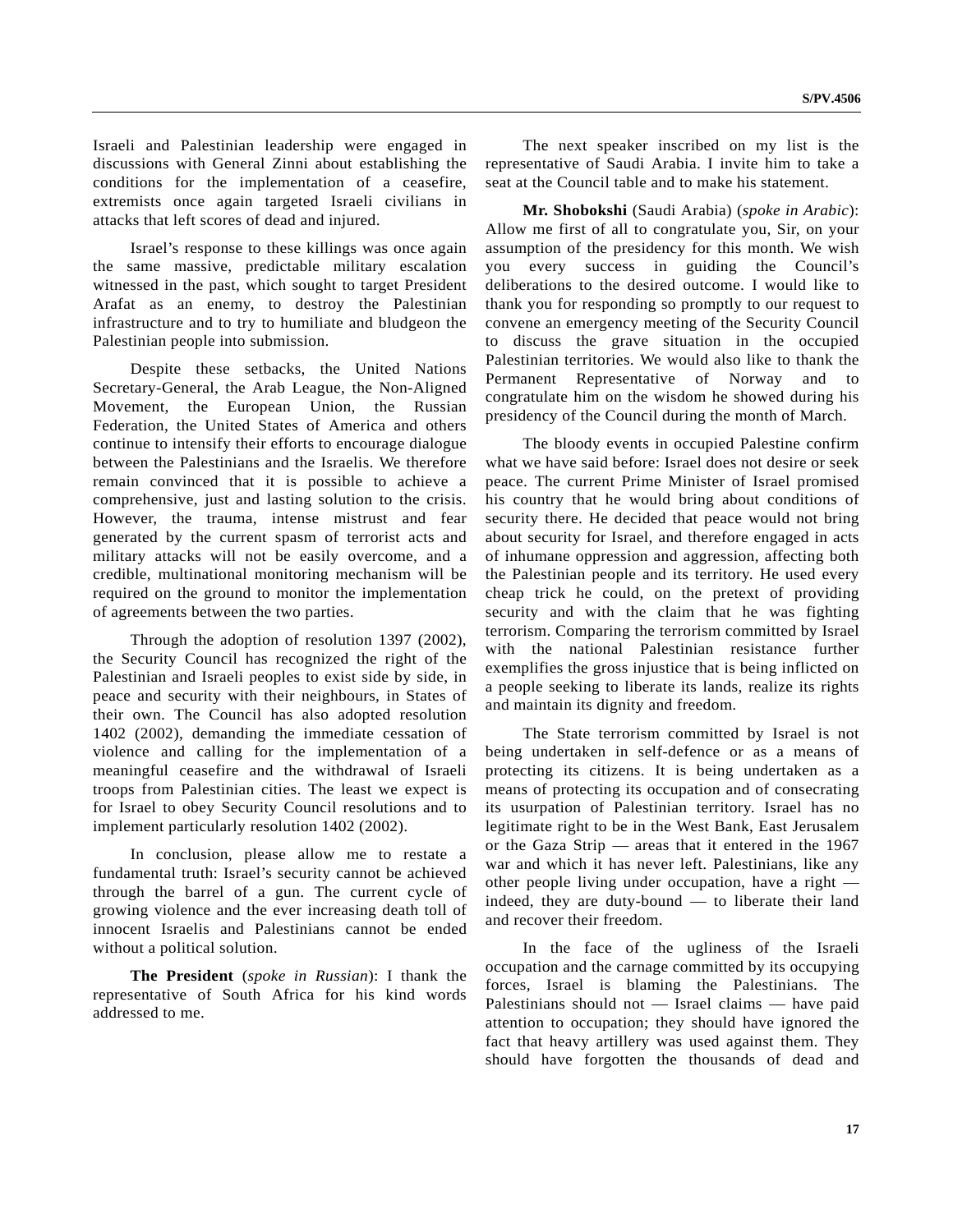wounded. They should have forgotten about their property and their rights, which were usurped, and about their homeland, which was destroyed. The Palestinians should not have expressed any indignation; they should not have resisted. They should have enjoyed the bounties of Israeli occupation and the peace of indiscriminate killing; the security of physical liquidation, siege and starvation; the peace of tyranny and destruction. They should have enjoyed the peace represented by arsenals brimming with nuclear arms and other weapons of mass destruction, and the security brought about by pressure, threats and provocation — the peace of false promises; the unimplemented agreements; the fact that international legitimacy was ignored. They should have enjoyed the peace represented by the building of settlements — the peace of Palestinian parcels of land, created here and there, and under siege by Israelis.

The Palestinian people resorted to resistance after many long years of bitter frustration and lack of hope that justice and equity would come about through a peaceful settlement. Their objectives were not realized because of Israel's intransigence and prevarication, as well as of its failure to implement its commitments. The Palestinians had no option but to turn to the intifada and resistance when the Security Council failed to enforce the resolutions that it adopted and when it rejected the idea of sending international observers to the occupied Palestinian territories. Such observers, if not able to put an end to the situation, could at least have prevented its further deterioration.

What could the Palestinians do, now that they faced humiliation by day and by night? How could they act, given that the international community had turned a completely deaf ear to their rights and had failed to enforce respect for international legitimacy? What could that people do — the people who have been prevented from enjoying peace and stability and the most elementary requirements for a life in dignity, like that enjoyed by all other peoples? How could they face the policies of closure, siege, starvation and collective punishment?

Are the inhumane acts perpetrated by the occupation forces in keeping with the provisions of the Fourth Geneva Convention as they apply to occupied areas? After all that we have seen, heard and read in newspapers, on radio and on television, can we still wonder why the Palestinians have descended into such hopelessness and despair? The aggressive behaviour of

the Israeli Government shows how far it has moved from dialogue and the language of peace, and how much it has resorted to war and destruction as a means of realizing its expansionist goals and policies.

The theory that Israeli might can stifle Palestinian demands is totally and utterly invalid. If Israel planned to turn its aggression into a war between victor and vanquished — a battle that ends up with the Palestinians raising the flag of surrender — it must remember that never in human history has a defenceless people surrendered to brute power, no matter how mighty or strong. The struggle of a people will be rewarded, as long as they stay the course and absorb the strikes of the occupier. The ability to stand is part of right and of justice. Just as other peoples under occupation have won their independence, God willing, the people of Palestine will win its independence, too.

The senseless acts of aggression in occupied Palestine highlight the tyranny of occupation. The Israeli leadership, which came to power under extremely grave and complicated circumstances, seeks to explode the situation in the region, to invert the balance of power and to ensure new faits accomplis before it agrees to sit down at the negotiating table to discuss a final settlement. Now that it has realized that it cannot achieve its ambitions through a process of peace and just settlement, it imagines that time will be in its favour. It imagines that the Palestinians will be forced to accept a new fait accompli because of the Security Council's hesitancy to enforce its resolutions and to send international observers to the occupied Palestinian territories — as it has done to other regions —and because of the fact that the international community has been satisfied simply to denounce the situation without taking measures to force Israel to respect international legitimacy.

That is a flawed vision, and flawed logic. If Israel has succeeded in pushing the Palestinians to despair, it has at the same time brought fear and insecurity upon itself from the Palestinian people, who have lost everything, including their hope of enjoying what other peoples enjoy: liberty, dignity, security and stability.

His Royal Highness, Crown Prince Abdullah Bin Abdul-Aziz, Deputy Prime Minister of the Kingdom of Saudi Arabia, presented an initiative to attain peace, security and stability for all the region's peoples. The Arab Summit adopted the initiative. That alone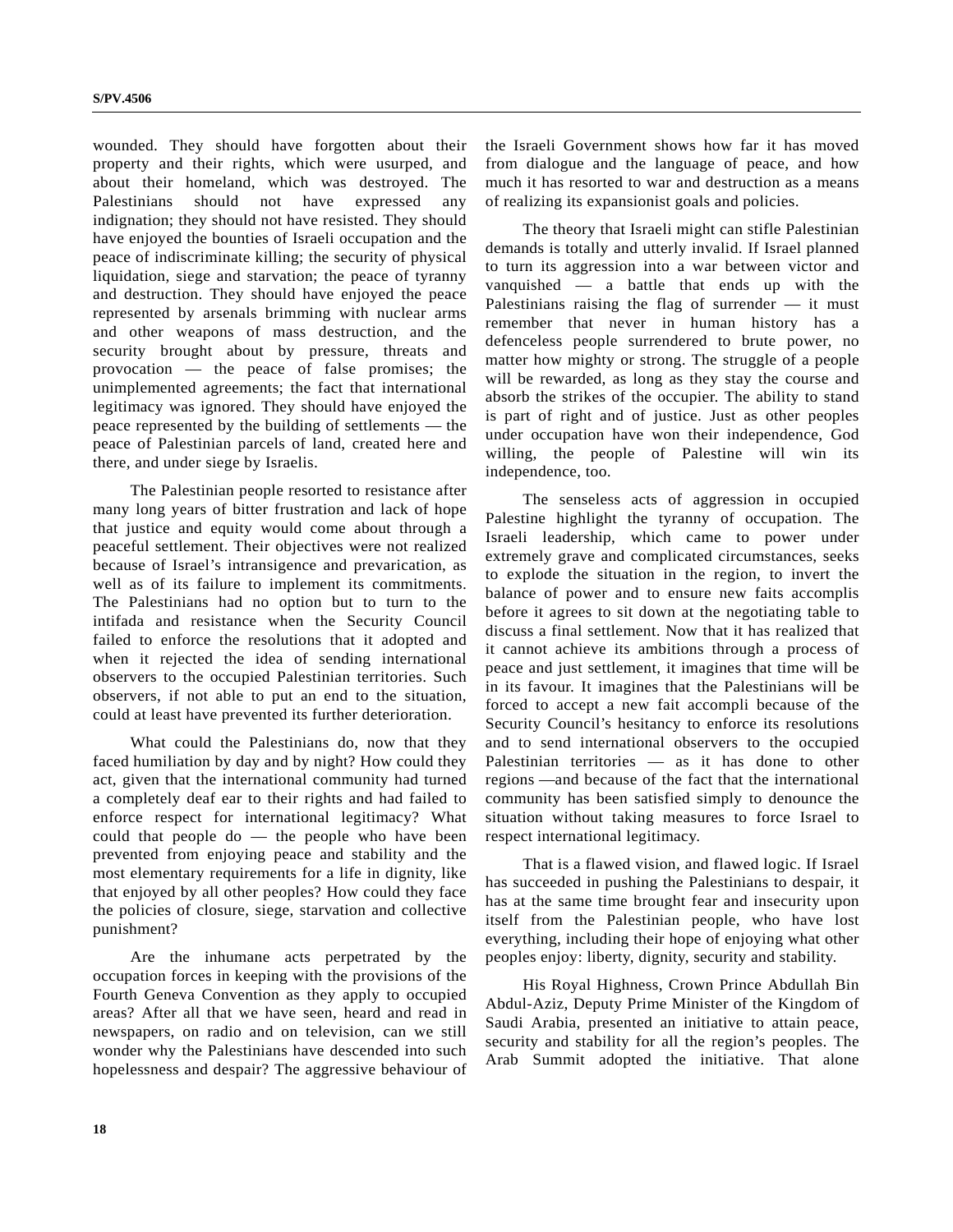confirms the Arabs' desire for peace and stability for all.

We expect that the Israeli people will not let another opportunity for peace go to waste. We would like the Israelis to bet on justice and fairness and to realize that security will not be achieved through aggression, but through understanding, mutual interests and cooperation.

We call on the Security Council to shoulder its responsibilities and act swiftly to press Israel to implement the resolutions of international legitimacy; to immediately end its acts of aggression and lift its siege, without conditions, from the Palestinian people and Yasser Arafat, recognized as its elected leader by all the world's countries; and to withdraw at once from the occupied Palestinian territories, in accordance with the provisions of relevant Council resolutions.

We also call on the Council to deploy international observers and peacekeepers to supervise the Israeli withdrawal and disengage the Palestinian and Israeli parties. In addition, we call on Israel, the occupying Power, to respect the provisions of the Fourth Geneva Convention of 1949 and the Hague Agreement, as well as the Universal Declaration of Human Rights.

Here, I should like to call attention to a statement by the Secretary-General concerning the Middle East, to the effect that the problem there has been the Israeli occupation, which has led to the undermining of security and to an increase in violence and terror in the region, not to speak of economic deprivation and suffering. These problems are interlinked as one problem, and any attempt to treat it as a problem of security alone will not solve it. We must address the security problem and the political issues at the same time so that we can revive hope among the Palestinian people for a better and more secure future.

**The President** (*spoke in Russian*): I thank the representative of Saudi Arabia for his kind words addressed to me.

The next speaker on my list is the representative of Turkey, whom I invite to take a seat at the Council table and to make his statement.

**Mr. Cengizer** (Turkey): My delegation congratulates you, Sir, on your assumption of the presidency of the Security Council and wishes you every success in that very important work. We also wish to express our appreciation of the excellent way in which Ambassador Ole Peter Kolby of Norway conducted the Council during the crucial previous term.

Turkey aligns itself with the statement of the European Union. It should be a sobering call on both parties to assume their responsibilities to their people and to most of the international community. The eruption of outright and dangerously escalating conflict in the Middle East continues unabated, and we are meeting for the second time within the space of not even 96 hours, testifying to the seriousness of the situation. Tragedy abounds; fear and foreboding spill throughout the region. Certainly, this situation is more dangerous than many can bring themselves to avow and is getting more out of hand by the hour. Not only are the Israelis and the Palestinians at the brink, but the whole region is exposed to wider dangers, and this at a time when the international community must deal with a number of other problems and problem areas of unprecedented scope and urgency.

The Middle East is important to the world. So many unsurpassed achievements and great faiths trace their origins to the heart of this region that no one can afford to have the false sense of comfort that a misplaced disinterestedness or an imaginary sense of control are apt to create.

The Middle East is important to Turkey, because it was in Anatolia and in the Middle East that we first met two ancient and cherished friends. It is because of the way in which these friendships have unfolded over nearly a millennium now that we are privileged to be within the fold and at the forefront of the great faiths and traditions of mankind. We have shared friendship, wisdom and timeless memories that we nurture today with the Jewish and Arab nations. Their well-being was important to us in the past; it is important today and will be so tomorrow.

That is precisely why the current situation is unbearable for us. We can accept neither suicide bombings, which are sheer and simple terror in one of its most frightening forms, nor aggression against the legitimate leader of the Palestinian people, President Arafat. Sadly, we are horrified by almost every scene that reaches us from that part of the world these days: civilians covered with blood, headquarters under a barrage of bombs and gunfire. We cannot bear to see this self-destruction.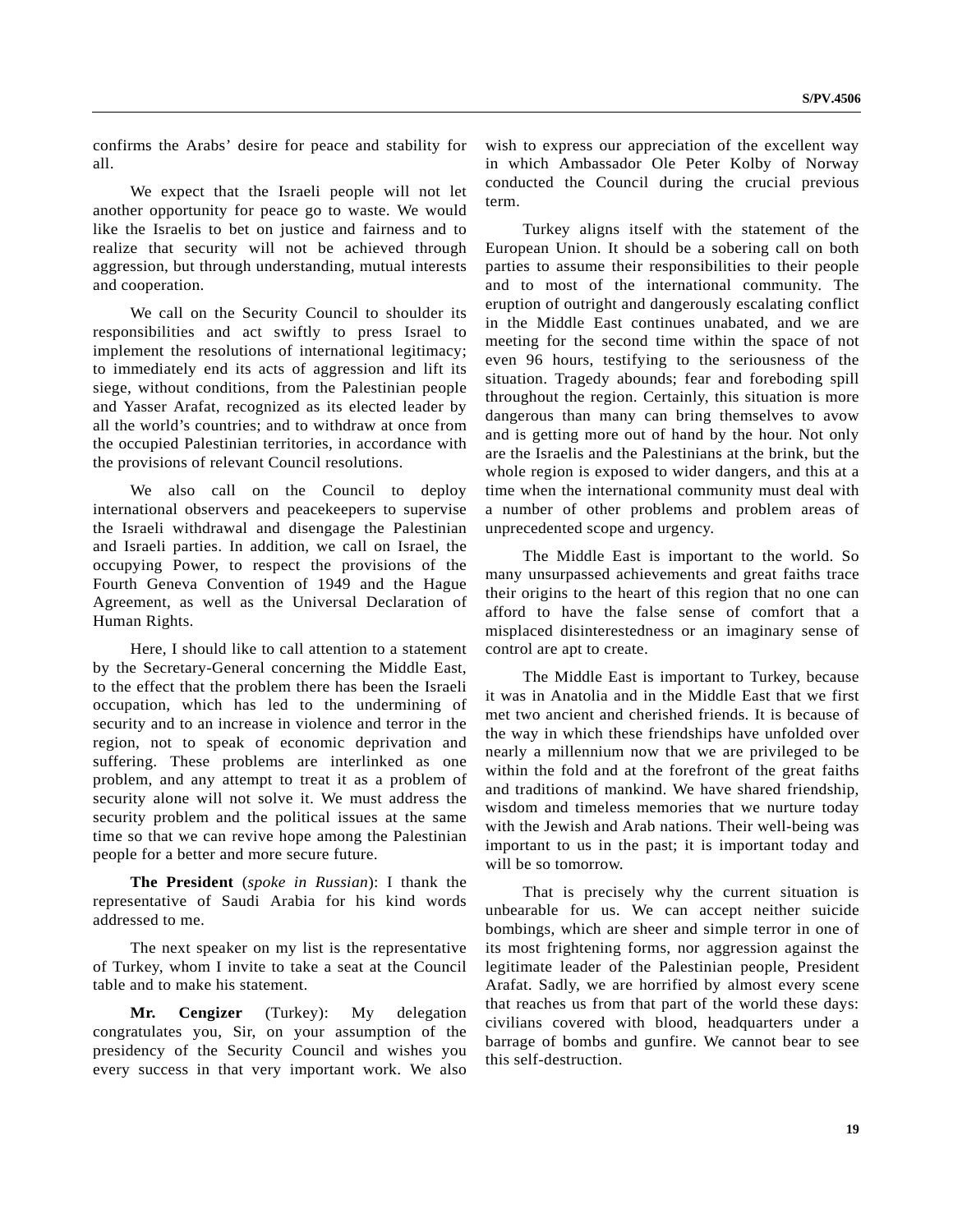The events of the past few days and the manner in which this situation is unfolding make clear that the parties cannot be left to their own devices and that the international community, particularly the United States, has a responsibility to intervene to draw the parties back to the negotiation process.

The way to bring the crucial element of negotiation back into the picture is to stand at a fair and equal distance from both parties. In fact, both we and the parties need that, because these rampant delusions about a militarily achieved solution are dangerous, not only to those who have them but also to the region as a whole. The entire geography is being dragged towards a major crisis that might lead to a collapse of stability in more than one sense of the word. Those are reasons enough for the United States, which had the principal role in all previous peace initiatives, not to pause in carrying out its responsibility. Its influence should be brought to bear on the prospects for a peaceful settlement.

Let me be clear on one point: we vehemently condemn the terror perpetrated through suicide bombings, and we fully share the agony of the Israeli people. There can be no plausible degree of terror nor any redeemable reason or understandable motives for it, and there can be no leniency with regard to it. All Palestinians and their leadership have the responsibility to do everything they can to prevent the recurrence of these acts of terror.

At the same time, we strongly protest the treatment to which President Arafat is being subjected by the Israeli Government. No one has the right to commit such disrespect towards a nation's elected leader and to dismantle and destroy its administrative apparatus and mechanisms. What other action, if not those, will push the Palestinian people to succumb to the pressure from the extremist fold? The majority of the Palestinian people keep their faith in peace. We need to safeguard that reality today more than ever, and we must find ways for it to prosper — not, of course, paving the way for the clouds of darkness that extremists wish to bring upon their people.

Security Council resolution 1402 (2002) must be implemented forthwith. Israeli troops must withdraw from Palestinian cities. The Palestinians' human rights are being violated and they urgently require humanitarian assistance. Everyone is asking about the true scale of the ambition behind this military

campaign. The world is worried about the destabilization that the campaign is bent on producing.

We cannot bite our tongues while we watch both parties help each other commit suicide. Indeed, Turkey, aware of its historical and contemporary responsibilities, is determined to act in a way that befits our implacable friendship with all peoples of the region. As a matter of fact, the situation requires assistance from every quarter. We deem it essential to draw up a concrete plan that will end occupation, violence and terror. We think all the interested parties should act in a concerted manner to have an effect on developments in the region, on the basis of the Madrid and Oslo Agreements. Turkey is working creatively towards this end.

Turkey has always assumed a conciliatory role in the Middle East conflict. Our forebears achieved peace for no less than half a millennium in that region. For centuries, Turkey ensured that mutual respect and tolerance reigned among the adherents of the three great religions, who were divided into nearly 100 different nations and groups.

I must repeat: we cannot bear this sight of fighting and violence between those who are especially dear to us. As a nation that has traditionally had good relations with both Israel and Palestine, we ask them to let us help them. Better and more honourable prospects are not yet lost. The appeals of the international community, along with the sentiment of friends, are there to be received in good faith.

**The President** (*spoke in Russian*): I thank the representative of Turkey for his kind words addressed to me.

The next speaker on my list is the representative of the United Arab Emirates, whom I invite to take a seat at the Council table and to make his statement.

**Mr. Al-Shamsi** (United Arab Emirates) (*spoke in Arabic*): Mr. President, on behalf of the United Arab Emirates, it is my pleasure to congratulate you on your assuming the presidency of the Security Council for this month and to express our wishes for all success in your task. Also, I cannot fail to express to your predecessor, the representative of Norway, our appreciation for his presidency last month.

I would also like to thank you and the Council members most sincerely for your prompt response by holding this important emergency meeting, which we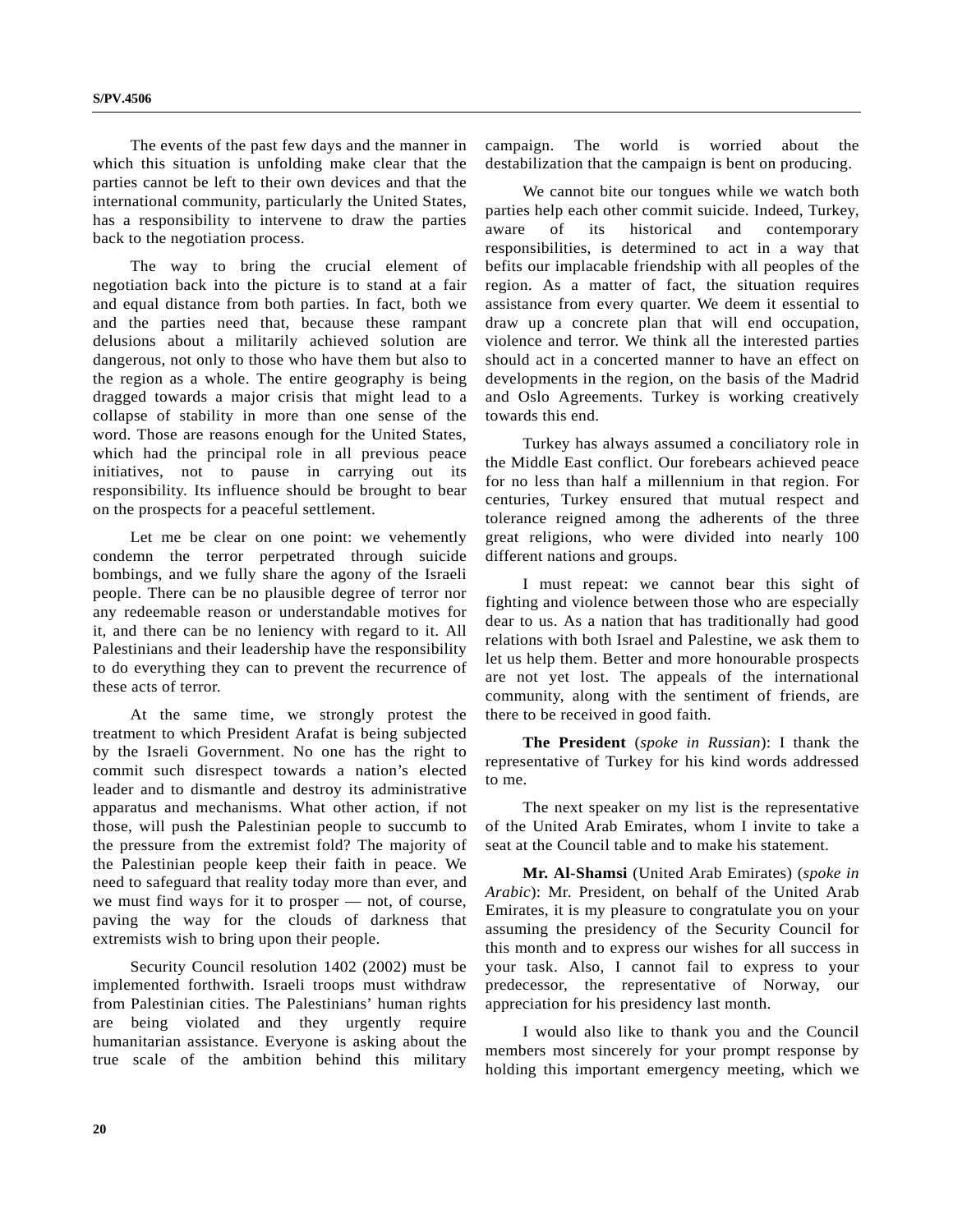hope will reactivate the Council and its responsibilities vis-à-vis events in the Middle East region, where a war of extermination and practices of flagrant ethnic cleansing are being perpetrated by the Israeli Government against the defenceless Palestinian people and their historic leadership.

The Council is meeting again today under exceptionally grave circumstances imposed by images, shown daily on television screens since last Thursday from within Palestinian cities and villages, of human massacres, destruction, a war of extermination and acts of mass detention that have been perpetrated for over a year and a half. In spite of many international resolutions calling on Israel to lift the siege of the Palestinian cities and villages, to respect the Tenet ceasefire plan and the Mitchell recommendations, we are astonished at the Israeli Government's persistence. It has escalated its spiteful, aggressive campaign against the Palestinians, including a premeditated plan to reoccupy Palestinian cities, to destroy completely the Palestinian Authority headquarters and its national institutions, to kill or detain dozens of its employees, to lay siege and to isolate President Arafat and some of his aides. This is one of the most immoral political and legal acts we have witnessed since the creation of the United Nations.

Returning to history, we find that the war declared by Prime Minister Ariel Sharon some days ago against Palestinians and their besieged cities which are closed to peace advocates, television cameras and international humanitarian organizations — is not new; it is merely an extension, a new episode in the series of criminal acts perpetrated by Sharon, who is known for his hatred of Arabs and Palestinians. How can the world explain the situation in Ramallah today, this tragic repetition of the siege against the Palestinian President, the massacres in the Sabra and Shatila refugee camps in Beirut, events in Bethlehem, Qalqilya, Tulkarm, Jenin and other cities and Palestinian villages and refugee camps? Everybody knows what Sharon and his war machine are perpetrating today — the killing and execution of Palestinian civilians, particularly in Ramallah, where the streets and closed quarters are strewn with dozens of wounded and dead Palestinians, a city closed to ambulances and Red Crescent vehicles. Furthermore, the Israeli army has not stopped its siege or its sniping at anything that moves in the Palestinian cities, villages and refugee camps. Indeed, since last Friday it has cut

electricity and water, food supplies and emergency services to defenceless people. It has invaded homes and destroyed hospitals and houses of worship. It has killed civilians under the pretext of pursuing wanted men.

The pretext of security and of fighting terrorism declared by the Sharon Government to justify its increasing violence against the Palestinian people and its plan to reoccupy their land cannot be believed by international public opinion, which every day is witnessing these war crimes against the Palestinian people and their national leadership perpetrated by tanks, warplanes, armoured personnel carriers and Israeli artillery. The international community and the Security Council, which have always condemned terrorism in the past and which have renounced colonialism and occupation in all forms, must differentiate immediately between State terrorism and war crimes perpetrated relentlessly, on a daily basis, by the Israeli army inside occupied Palestinian territory, and the legitimate struggle of the defenceless Palestinian people to lift this unjust occupation, to defend themselves, their properties and their aspirations to an independent State, with Jerusalem as its capital.

While reaffirming our solidarity with and full support for the fraternal Palestinian people and its courageous leadership, we call on the Security Council and all States of influence, particularly the United States of America and the European Union member States, to shoulder their political, legal and moral responsibility vis-à-vis the question of Palestine and the grave developments there. These should include the following measures.

First is the strongest possible rejection and condemnation of these war crimes and Israeli terrorism so that Israel does not misunderstand the message of the international community, as enshrined in Security Council resolutions, particularly the most recent one, resolution 1402 (2202), calling for a withdrawal from all Palestinian territories that were reoccupied in violation of previous agreements — the Oslo Agreement in particular — and other relevant international resolutions.

Secondly, we must demand an immediate and unconditional Israeli withdrawal, which must also mean lifting the siege against the President of the Palestinian Authority, Yasser Arafat, as the legitimate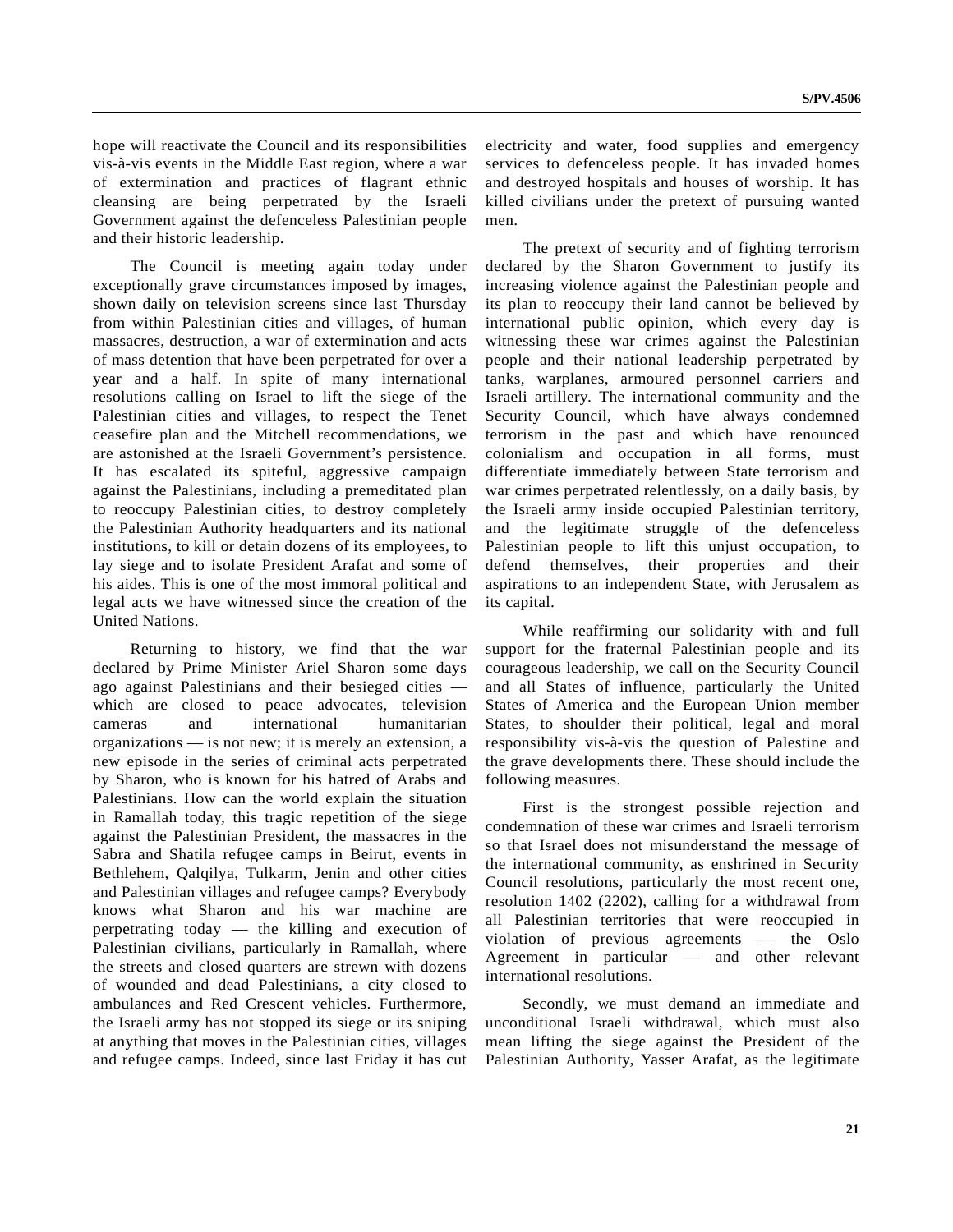elected leader of the Palestinian people, and the release of thousands of Palestinian detainees. Thirdly, the dispatch of international observers from the Department of Peacekeeping Operations, human rights organizations and international emergency aid organizations in order to protect the Palestinian people and ensure provision of food, medicine and humanitarian assistance to the thousands of displaced persons and to identify those Israeli war criminals who have killed hundreds of people, including women and children.

Fourthly, Israel must be compelled to pay adequate compensation for the grave damage to the Palestinian infrastructure and property of defenceless Palestinian civilians. Fifthly, we must promote and strengthen the role of the "quartet" of the United States of America, the European Union, the Russian Federation and the United Nations, based on evenhandedness and transparency in order to help the two parties — the Palestinians and the Israelis — to implement the Tenet plan and the Mitchell recommendations and to resume dialogue and peace negotiations from the point at which they stopped in the year 2000.

Sixthly, we must support and adopt the historic peace initiative of the Arab leaders at the Beirut summit as the strategic basis for a comprehensive settlement of the Palestinian question and the Arab-Israeli dispute, including a just and comprehensive peace based on international legitimacy and the relevant United Nations resolutions, including General Assembly resolution 181 (II) and Security Council resolutions 242 (1967), 338 (1973), 1397 (2002) and 1402 (2002), and the principle of land for peace.

In looking forward to the declaration in the near future of the establishment of an independent Palestinian State, with Jerusalem as its capital, as a fundamental reason to strive for a just, comprehensive and lasting peace in the Middle East, we express the hope that the international community will provide urgently needed financial, economic and humanitarian assistance to the Palestinian people in order to heal their wounds and to allow them to rebuild the towns, villages and economic and social infrastructures that have regrettably been destroyed by Sharon and his accomplices in war crimes.

**The President** (*spoke in Russian*): I thank the representative of the United Arab Emirates for his kind words addressed to me.

The next speaker on my list is the representative of Malaysia. I invite him to take a seat at the Council table and to make his statement.

**Mr. Hasmy** (Malaysia): My delegation wishes to thank you, Sir, at this early stage of your presidency, for convening this urgent meeting of the Security Council to consider the grave situation in Palestine. We associate ourselves fully with the statement made by Ambassador Kumalo of South Africa as Chairman of the Non-Aligned Movement. We are grateful to Ambassador Al-Kidwa of Palestine for updating us on the latest developments and for his very restrained remarks, in spite of the provocation on the ground. It must have been extremely difficult for him to do so.

The entire world watches with utter consternation and disbelief the blatant and ruthless actions taken by Israel to intimidate, terrorize and subdue the Palestinian people and their leadership. Day and night, through its overwhelming military might, Israel has unleashed a reign of terror  $-$  for that is what it is  $$ against the Palestinian people. I am therefore not at all embarrassed to sit where I am. It is at least a symbolic support for the people of Palestine at this critical time.

With the all-out military onslaught mounted by the Israeli armed forces against Palestinian towns and cities and the siege being laid to the headquarters of President Yasser Arafat in Ramallah, the intent of the Israeli Government has become crystal clear. Indeed, the Israeli Government has made no bones about its real intention. Its objective, carried out in the name of destroying the so-called "infrastructure of terrorism", is actually to dismember and dismantle the infrastructure of the Palestinian National Authority and to cripple and render impotent its leadership. In doing so, it is destroying the very foundations of political dialogue between the two sides that had been painstakingly laid down and built upon through the Madrid and Oslo processes. By isolating President Arafat and rendering him "irrelevant" — that is the word that has been used — the Israeli Government is tearing up all the agreements, accords and understandings arrived at between the two sides since the beginning of the peace process. This is insanity and it must be stopped. The Israeli Government must be told in no uncertain terms that there can be no military "solution" to the problem,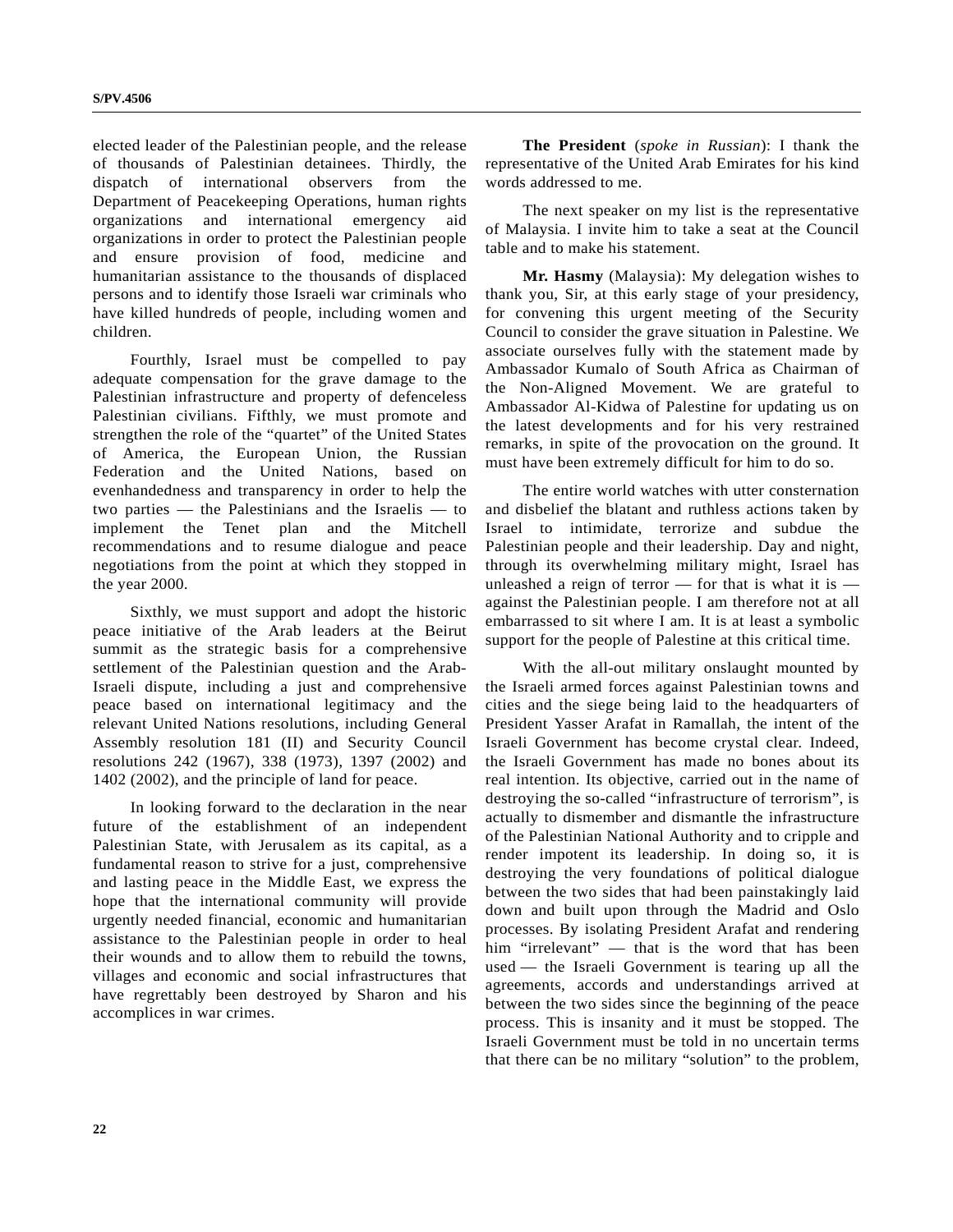as no military might, however overwhelming, can ever vanquish the will and determination of the Palestinian people to establish an independent and sovereign State in their homeland. If there is just one lesson that Israel should have learned throughout this entire tragic conflict in the Middle East, it is that lesson.

The situation in Palestine is a matter of grave concern to the international community, but especially to the Islamic countries. In this regard, my delegation wishes to draw the Council's attention to the statement issued by the foreign ministers of the States members of the Organization of the Islamic Conference (OIC) at their current meeting in Kuala Lumpur, Malaysia. While the special ministerial meeting of the OIC was convened for the specific purpose of dealing with the issue of the global campaign against international terrorism and the role of Islamic countries in that campaign, the ministers found it necessary to pronounce themselves on the situation in Palestine. This statement will be formally communicated to the President of the Security Council very shortly by Mali, as the current chairman of the OIC foreign ministers, but, as the host of that meeting, Malaysia deems it appropriate to highlight at this important meeting of the Council the salient points of that statement, which are as follows.

The Conference strongly condemns Israel's recent storming of Palestinian cities and villages, as well as the headquarters of the Palestinian presidency, and its endangering the life of President Arafat and other Palestinian leaders. The Conference considers this assault a violation of all international norms and laws and the culmination of State terrorism practised by Israel.

The Conference requests the Security Council, the two sponsors of the peace process and the European Union to assume their responsibility to immediately stop the Israeli aggression and effect the withdrawal of Israeli troops from all occupied Arab and Palestinian territories.

The Conference reaffirms the continuing support of the Islamic States for the Palestinian people's struggle against Israeli occupation and for the restoration of their inalienable national rights, including the right of return for refugees and the right to self-determination and to establish their sovereign State, with Al-Quds Al-Sharif as its capital.

While condemning Israel's practice of State terrorism, the Conference calls on the international community to take immediate action to stop the Israeli aggression and illegitimate practices and to lift the blockade. The Conference also requests the Security Council to take the necessary measures to provide international protection for the Palestinian people and to apply deterrent sanctions against Israel.

The Conference considers Israeli terrorist actions and aggressive practices as posing a threat to international peace and security and as dragging the region towards an all-out war, and therefore necessitating immediate action by the Security Council under Chapter VII of the United Nations Charter.

The Conference welcomes the Arab peace initiative taken at the recent Arab summit conference in Beirut and requests the Security Council to put in place a mechanism for its implementation in accordance with the relevant resolutions of the Council and international legitimacy.

It is the hope of my Government and that of all OIC member States that, in addressing the critical situation in Palestine, the Council will give serious consideration to this statement. Several of the OIC member States have spoken before me and my delegation fully associates itself with their eloquent and even passionate statements.

All peace-loving countries abhor terrorism in all its forms and manifestations and have joined in the global alliance to fight this scourge. The Islamic nations have done no less and are meeting in my capital city, Kuala Lumpur, to coordinate their actions so as to contribute effectively to this campaign, from which we must emerge victorious. However, it is necessary for the international community to differentiate between terrorism per se and the legitimate struggle for independence against foreign occupation and alien domination. While the killing of innocent civilians by individuals or groups of individuals cannot be justified and must be condemned, so must the massacre of innocents by the apparatus of the State. If we, the international community, are serious in our quest to combat terrorism, there cannot be double standards.

The Council must exercise its responsibility under the Charter and take immediate action to stop the carnage. It must act promptly to save the Palestinian people and its imperilled leadership, who is about to be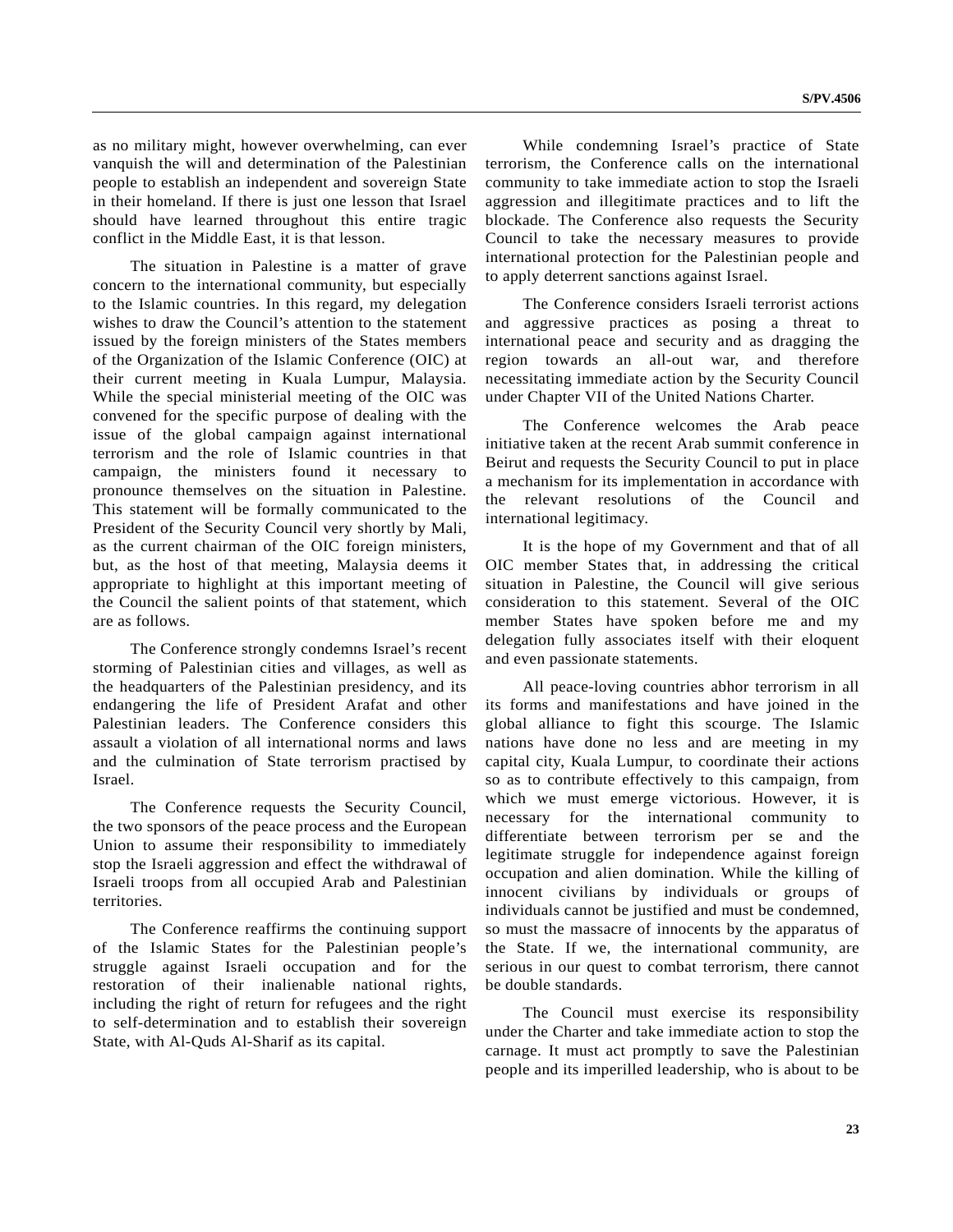disposed of by an Israeli Government that is bent on a military victory at all costs. While we welcome the adoption of Council resolutions 1397 (2002) of 12 March 2002 and 1402 (2002) of 30 March 2002 as positive steps in addressing the situation, we call on the Council to back its pronouncements with immediate and concrete action. It is imperative for the Council to follow up on these resolutions, in particular, resolution 1402 (2002) which, inter alia, calls for an immediate ceasefire and the withdrawal of Israeli troops from Palestinian cities, including Ramallah. It is important for the Council not to allow itself to be sidelined again. To take no action would be tantamount to condoning the aggressive policies and actions of the Israeli Government and, worse still, would allow the situation to explode into a catastrophe of monumental proportions, which we would all regret.

The situation in the occupied territories is intolerable to the Palestinian people. Indeed, it is intolerable even to watch on the television screen. My delegation has warned time and again that unless immediate and resolute efforts are made by the Council to stop the violence we might reach a point of no return. In our view, that point has almost been reached.

We continue to hold the belief that what is urgently needed to stop the violence and arrest the slide towards war is for the Council to authorize the dispatch of a United Nations or international peacekeeping or monitoring force to the occupied territories, or at the very least to dispatch, initially, a Council fact-finding mission. We are therefore grateful to the Chair of the Coordinating Bureau of the Non-Aligned Movement for renewing the Movement's proposal to the Council just now.

Given the deep antipathy between the Palestinians and the Israelis, the intervention of a neutral third party is imperative. This is where we feel the Security Council can and should play a critical role. Along with others who are prepared to do so, it must become fully engaged in the effort to stop the violence and must join in the search for a lasting peace between the Arabs and the Israelis. It must stop the rampaging that is relentlessly going on in the occupied territories. It must help give substance to the vision of a Palestinian State that was articulated in Council resolution 1397 (2002).

The United Nations, and the Security Council in particular, remain the last hope for the Palestinian people. They look to the United Nations, as the champion of the oppressed, for the restitution of their rights as a people — rights that they have been deprived of for decades. My delegation is hopeful, Sir, that under your astute leadership, the Council will be able to muster the necessary political will and the wisdom and courage to do what is right and just for the Palestinian people.

In conclusion, Sir, let me commend you most sincerely for allowing non-members of the Council to address the Council before members have the opportunity to speak. I can assure you that this is very much appreciated by the non-members.

**The President** (*spoke in Russian*): I thank the representative of Malaysia for the kind words he addressed to me.

The next speaker on my list is the representative of Brazil. I invite him to take a seat at the Council table and to make his statement.

**Mr. Fonseca** (Brazil): Let me first congratulate you, Sir, on your assumption of the presidency of the Security Council and thank the members of the Council for convening this timely debate.

The international community comes once more to this Chamber to express its sadness in the face of the horrendous events that continue to take place in the Middle East. Brazil has consistently advocated a peaceful solution to the conflict. In the face of recent events, the Brazilian Government has reiterated that position in press communiqués over the past days. We also join the Rio Group in its call released yesterday for an immediate cessation of all acts of terrorism, provocation, incitement and destruction.

There are definitely no positive developments on the ground in the Middle East. But if there is a single trend that we welcome and encourage in the most vivid terms, it is the growing responsiveness of the Council to the challenge before the international community at this moment. In times of despair and disappointment for so many in the Middle East, it is towards the United Nations that world public opinion looks in the hope that reason and peace will eventually prevail. It is only natural that high hopes are placed on possible action by the Security Council. We welcome the recent adoption of resolutions 1397 (2002) and 1402 (2002) and fully back their terms. But we strongly believe that the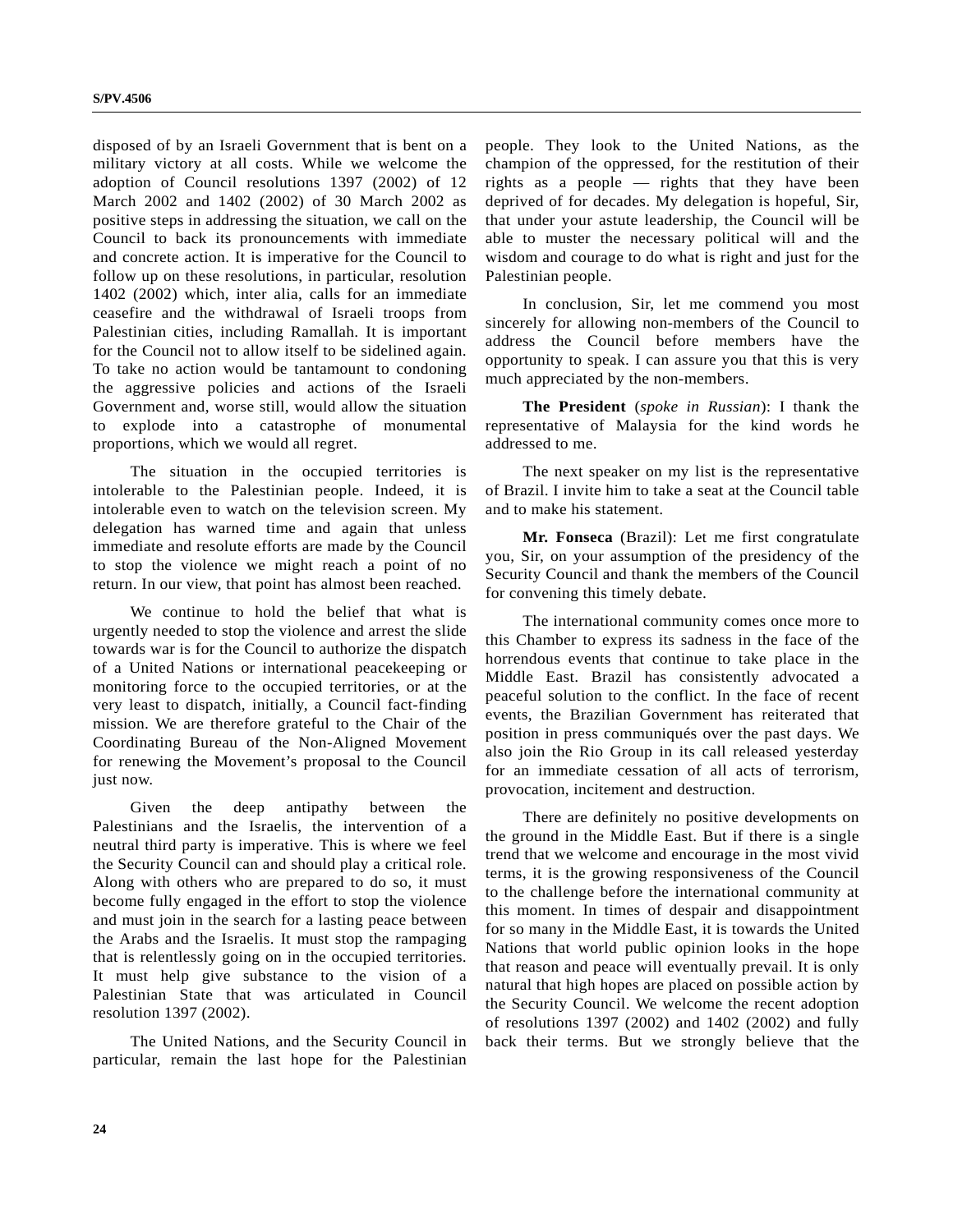Council can certainly do more to fully assert its responsibilities in this matter.

The Brazilian Government remains deeply alarmed by the growing and fast deterioration of the situation. We call upon the parties to comply immediately and thoroughly with Council resolutions 1397 (2002) and 1402 (2002), especially with regard to a meaningful ceasefire. We join the international community in the call on Israel to suspend all military actions in the occupied territories, to roll back illegal occupation and settlement activities, to respect the Palestinian Authority and its leadership and to withdraw, without delay, from Palestinian cities. The threat that military escalation has brought to holy shrines of all three major monotheistic religions must stop immediately.

Recent military actions against the Palestinian Authority compound in Ramallah are, at the least, deplorable. The Israeli authorities must understand that excessive use of force does not generate any sense of security for their own people. On the contrary, it only fuels the dreadful spiral of violence and reprisals that makes the vision even more remote for everyone. We condemn the decision to isolate President Arafat and the attempts to threaten his physical integrity and demoralize his leadership over the Palestinian Authority and the Palestinian people. Any attempt to exile him from his homeland would be yet a further and a grave mistake. It cannot, and will not, be accepted by the international community.

We fully understand the grievances of both Israelis and Palestinians. We all want their suffering to stop. But the disproportionate and lethal use of force by Israel as well as unacceptable acts of terrorism and suicide bombings by Palestinian militants only jeopardize even further any prospect of a lasting political settlement to the conflict in the Middle East. We are dismayed by the fact that the two parties are failing to keep the course towards a negotiated solution to the conflict and that their daily attitude towards each other seems to be designed to make that goal even more distant.

The Brazilian Government reaffirms its preparedness to cooperate fully with the Security Council in the implementation of actions designed to resume the peace process and promote peaceful coexistence between Israel and a Palestinian State. We remain faithful to the aspiration of the State of Israel to exist within secure and recognized borders as well as to that of Palestine to an independent, democratic and economically viable State.

No military solution can ever bring about that vision. Nor will it be achieved through the isolated efforts of any party no matter how powerful and influential it may be. The only possible route is respect for human rights and for the right of the Palestinian people to self-determination. The only possible instruments are those based on the legitimacy of international law. Resolutions 242 (1967) and 338 (1973) and the principle of land for peace are the points of reference for the resumption of the peace process in a negotiated settlement between the parties. A ceasefire is urgently needed, but it cannot be obtained through the expansion of illegal occupation and the use of increased armed force. No ceasefire will stand in the absence of a political framework.

The practical question before us today is what should the Security Council do to further the cause of reason and peace. We think we need more active involvement of the Council on the ground. We believe that the Council has a special responsibility to use its tools in order to demand compliance with its decisions. We think that it is the Council's duty to call upon the representatives of Israel and Palestine to explain, at the highest possible level, what they are effectively doing to respond to the Council's demands. We believe that the Council should be directly briefed by all emissaries whose efforts the international community continues to support. We remain committed to the idea of establishing an international monitoring mechanism to help the parties implement the recommendations of the Mitchell report and the Tenet plan and support the efforts carried out on the ground by the special envoy Anthony Zinni. An international presence, with the full backing of the United Nations, seems indispensable now.

Last but not least, the Security Council must lay out a clear strategy to move ahead with new and constructive approaches, such as the initiative by Crown Prince Abdullah of Saudi Arabia, recently endorsed by the League of Arab States. Let me reaffirm that Brazil will strongly support any initiative decided upon by the Security Council with a view to achieving political freedom, peace, stability and prosperity for all in the Middle East.